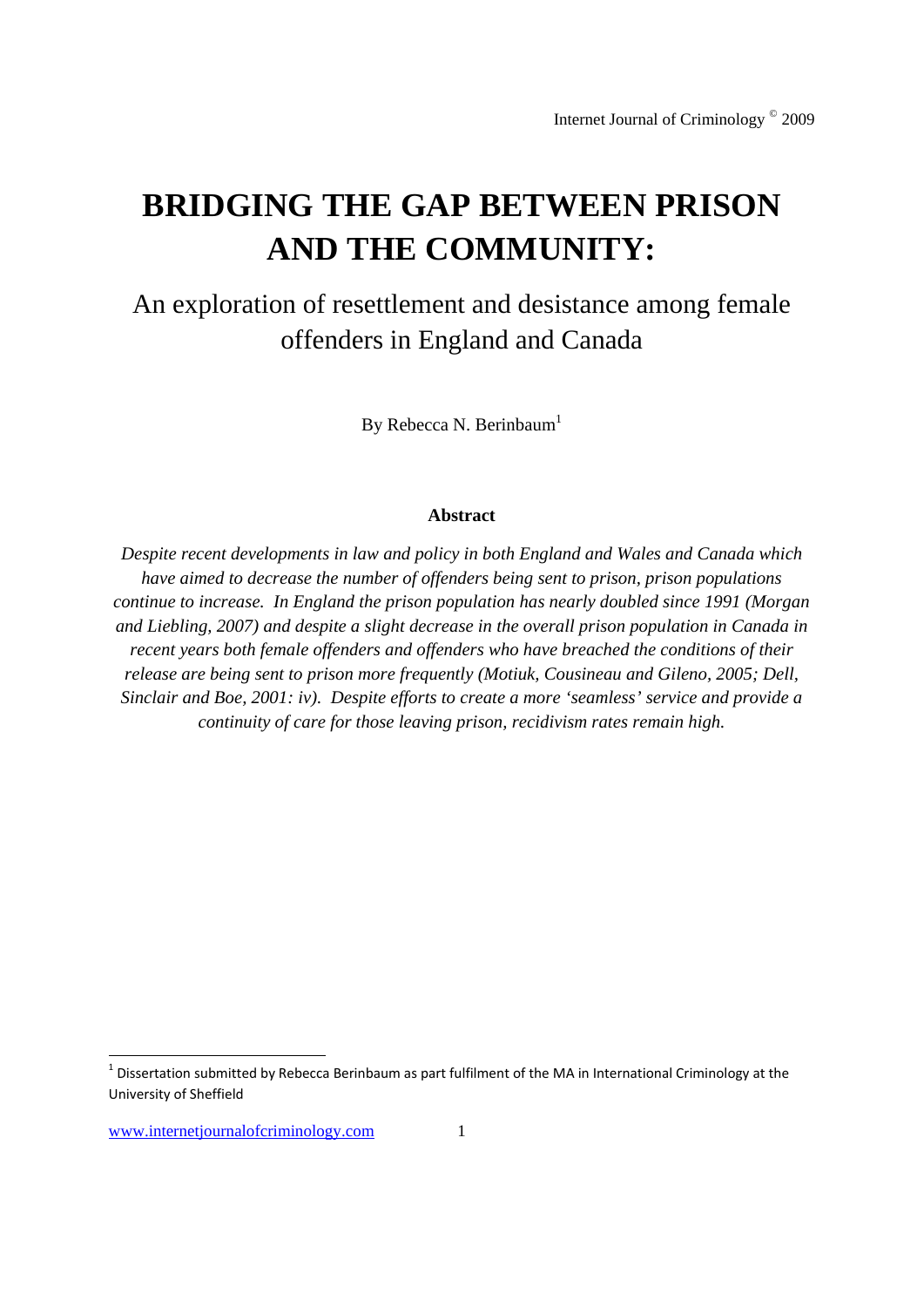## **INTRODUCTION**

Despite recent developments in law and policy in both England and Wales and Canada which have aimed to decrease the number of offenders being sent to prison, prison populations continue to increase. In England the prison population has nearly doubled since 1991 (Morgan and Liebling, 2007) and despite a slight decrease in the overall prison population in Canada in recent years both female offenders and offenders who have breached the conditions of their release are being sent to prison more frequently (Motiuk, Cousineau and Gileno, 2005; Dell, Sinclair and Boe, 2001: iv). Despite efforts to create a more 'seamless' service and provide a continuity of care for those leaving prison, recidivism rates remain high.

Throughout this dissertation the following questions will be discussed:

- What are the barriers to successful re-settlement? Are they the same or different in England and Wales and Canada? Are they different for female and male offenders?
- Why do some offenders return to prison repeatedly while others are able to move on and desist from crime? Are the reasons the same for female and male offenders?
- Can prisons play a more effective role in preparing offenders for release, thereby aiding the resettlement and desistance process? Is this the role of prisons?
- Have prisons become 'too good' that offenders would rather go back to prison than try to re-settle in the community? Or are prisons so atrocious that they only serve to make offender's situations worse upon release subsequently decreasing an offender's chance of successful resettlement?
- What can be done to 'bridge the gap' making the transition from prison into the community more successful, thereby decreasing prison populations and decreasing crime?

These questions will be explored in as much depth as the scope of this dissertation will allow, comparing where appropriate similarities and differences between England and Wales and Canada. The goal is to contribute to the literature on how to make the transition from prison into the community more successful for offenders.

Chapter one introduces the concept of a continuity of care from prison to the community in England and Wales and Canada and provides an overview of the political climate of both correctional systems. Chapter two explores the barriers to resettlement awaiting released prisoners while chapter three explores the complicated process of desistance from crime and the effects of gender on desistance. Finally, chapter four explores ways in which the gap between prison and the community can be bridged making the transition more successful in terms of resettlement and decreased reoffending. This chapter also explores implications of putting policy into practice and includes recommendations for the future in terms of further bridging the gap between prisons and the community.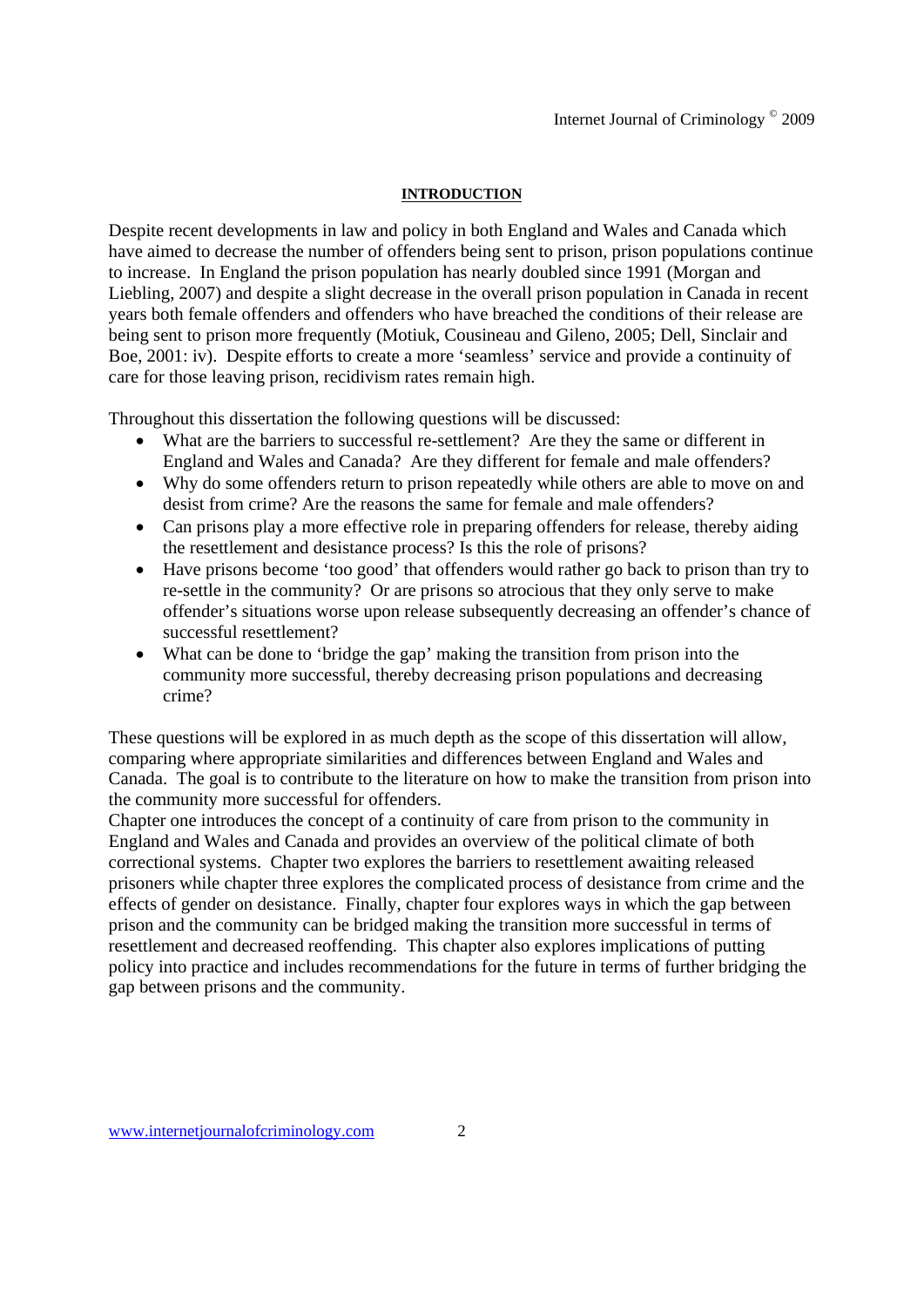## **INTRODUCTION TO THE CASE STUDY**

The initial ideas for this dissertation came while I was working as a Correctional Officer in a federal women's prison in Canada. It became increasingly frustrating watching many offenders be released from the prison, only to see them return a short time later. Even women who seemed to have a good chance of successful resettlement returned a short time later. Other times it felt as though we could stand with the front gate open and await a quick return.

I began to wonder why this was happening, on a deeper level than simply acknowledging the 'revolving door' of the criminal justice system. What was happening when prisoners try, or in some cases, are forced, to re-enter the community as they do not necessarily leave prison when *they* feel ready, they leave prison when policy and law dictate or when a review board decides to grant their release. I wondered why some offenders never came back, while others returned repeatedly. I wanted to learn about the experiences of female offenders who leave prison and are supposed to reintegrate/re-settle into the community and try to uncover, in as much detail as possible, why they so often return to prison.

#### **INTERNATIONAL SAMPLE**

Throughout this dissertation I will present original empirical data from interviews I conducted with three female offenders currently incarcerated in a federal women's prison in Canada as well as three female offenders in England living at a bail hostel. The 'eligibility criteria' to participate in this study, aside from being female, was that they had been in prison, were released to the community and had subsequently returned to prison either for breaching their release conditions or re-offending. The criteria had to be slightly modified for the interviews in England, as I was denied access to a women's prison after making several attempts. As an alternative I was able to gain access to a women's bail hostel where I interviewed three women. Two of the women had been in prison twice in the past, were released to the community in between prison sentences and are now back in the community again. One woman had only been in prison once before and is now in the community, however I felt she could contribute to the study by discussing the challenges she is faced with and the differences between prison and the community. Although the female offenders interviewed in England were not currently incarcerated, they had been in the past and I felt interviewing them would provide similar insight regarding their experiences when released from prison and what had led to their return to prison. The Canadian interviews were conducted in a prison and the offenders had volunteered to participate in the study by responding to a poster the social programs staff displayed on my behalf. The offenders I interviewed in England volunteered to participate after I spoke to the residents of the bail hostel about the study. All six participants were informed that their anonymity would be protected, as their names would never be used nor would any other information that would allow them to be identified. Prior to conducting the interviews ethical approval was granted by the University of Sheffield's School of Law Ethics Committee and all six participants provided informed consent.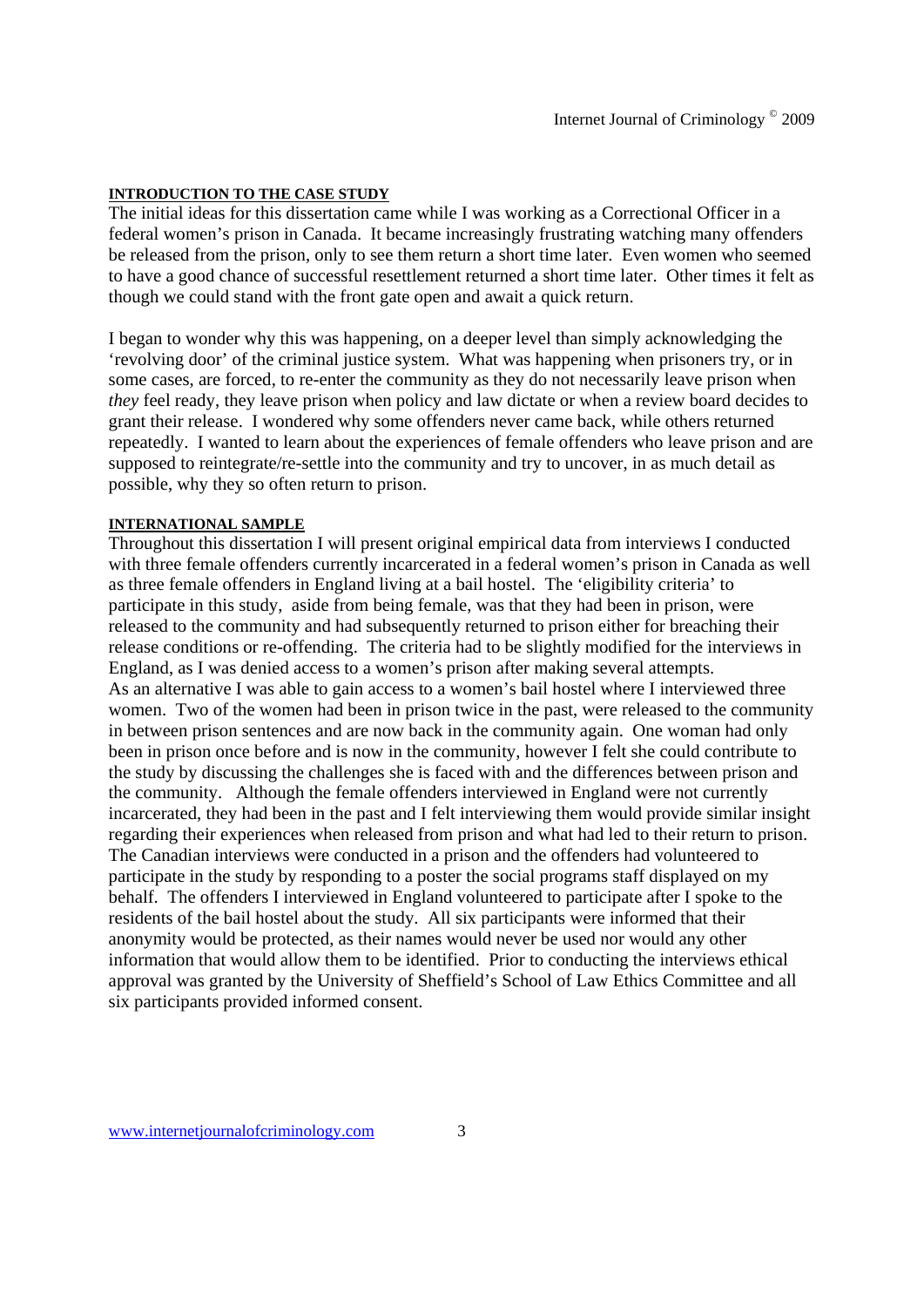## **AIMS OF CASE STUDY**

My goal in conducting these interviews was to learn from individuals who have experienced the transition from prison into the community in order to contribute to the development of more appropriate interventions based on real accounts of perceived barriers. Furthermore, by conducting interviews in Canada and England my hope was to explore whether these experiences are similar or different across the two jurisdictions. I asked a series of questions in interviews that were one to two hours in length. These included:

- Did the thought of going back to prison cross your mind when you breached your conditions or re-offended?
- Do you use drugs? (If Yes) Which came first for you drugs or crime?
- Do you have children?
- When was the last time you were with them?
- Did you see them while you were in the community on release? (if not why not)

 Between prison and the community where do you feel you have more support? Findings from the interviews will supplement a much broader literature review and will be included throughout the dissertation where they pertain to the topic being discussed. While this empirical data comes from a sample of female offenders in Canada and England and Wales it is important to point out that resettlement and desistance literature to date has predominantly focussed on males. Therefore much of the literature discussed throughout this dissertation comes from studies that focussed on male offenders; however where gender similarities and differences have been found they will be explored.

The interviewees will be referred to as follows:

| <b>COUNTRY</b>      | <b>NAME</b> | <b>ETHNICITY</b>  | <b>AGE RANGE</b> |
|---------------------|-------------|-------------------|------------------|
|                     |             |                   |                  |
| <b>CANADIAN</b>     | A           | <b>ABORIGINAL</b> | 22-30            |
| <b>INTERVIEWEES</b> | B           | <b>ABORIGINAL</b> | $31 - 45$        |
|                     |             | <b>ABORIGINAL</b> | $31 - 45$        |
|                     |             |                   |                  |
| <b>BRITISH</b>      |             | WHITE BRITISH     | 18-21            |
| <b>INTERVIEWEES</b> |             | WHITE BRITISH     | $22 - 30$        |
|                     |             | WHITE BRITISH     | $31 - 45$        |
|                     |             |                   |                  |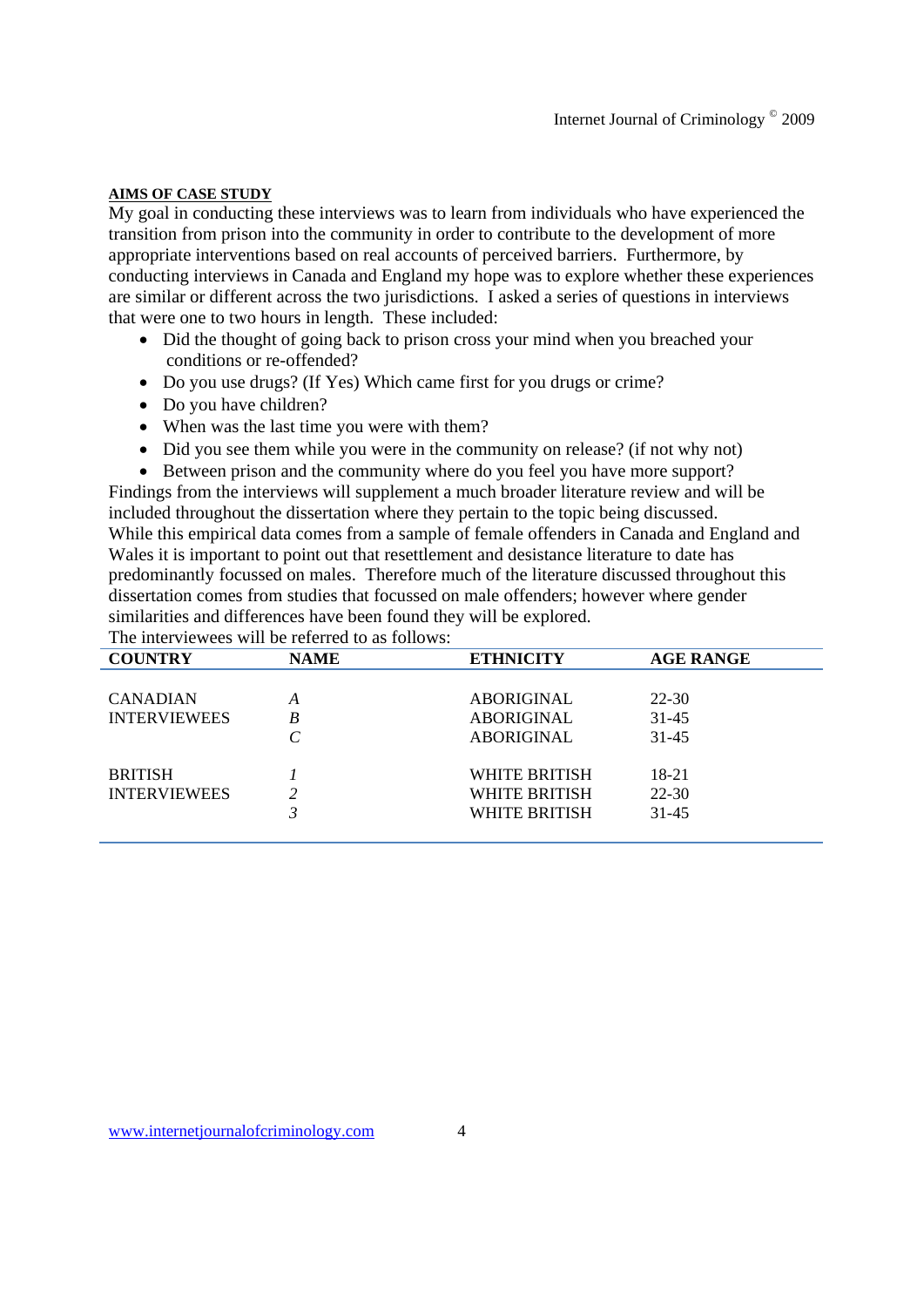# **1. THE CONTINUITY OF CARE - HOW IT IS SUPPOSED TO WORK**

## **ENGLAND AND WALES**

At present, there are approximately 83,000 adults in prison in England Wales (Howard League, 2008) which is nearly double the number from 1991-1992 (Morgan and Liebling, 2007). In 2008, the male prison population increased by four per cent in England and Wales, while the female prisoner population increased by 5 per cent to approximately 4,500 female prisoners (Fawcett Society, 2006). In England and Wales in 2002, 67 per cent of male prisoners discharged from prison were reconvicted within two years (Cuppleditch and Evans 2005 cited in LeBel *et al*, 2008: 133). Similarly, in 2004, 64 per cent of female prisoners released in England and Wales reoffended within two years (Fawcett Society, 2006). Prison populations are out of control, for many reasons. Not only are more offenders being sent to prison for less serious offences, more are being sent to prison for breaching their release conditions. As Baroness Corston stated in her report 'breach is racketing up the use of custody to little avail and there are alternative community solutions... [to be explored]' (Corston, forward: I, 2007).

Despite the fact that the Criminal Justice Act 1991 stressed that custody was meant to be a last resort for crimes of such a serious nature that prison was the only appropriate punishment (Burnett and Maruna, 2004) imprisonment rates continue to increase as sentencers feel this is what the public wants (Ashworth 2003 cited in Burnett and Maruna, 2004). The majority of women in custody in England and Wales have been convicted of non-violent offences, drug offences and theft and handling. Despite not being the most serious offences for which prison is the only appropriate punishment, the female prison population has more than doubled in the last decade (Prison Reform Trust, 2007). Not only is the incarceration rate in England and Wales the highest in Western Europe (Home Office 2005a, cited in Morgan and Liebling, 2007) but Morgan and Liebling have pointed out that new sentences introduced under the Criminal Justice Act 2003 'make it likely that the heavy reliance on custody will continue' (2007: 1100).

## **CANADA**

In 2004/2005 there were approximately 152,000 adults under the supervision of correctional agencies in Canada. Of these, 32,000 were in federal penitentiaries or provincial or territorial jails while the remainder were under supervision in the community (Statistics Canada). Of the 32,000 prisoners, approximately 900 are women incarcerated in federal prisons. Undeniably a large increase from the 210 federally incarcerated women in 1996 (Motiuk *et al*, 2005). It is important to point out that female offenders in Canada make up a slightly larger percentage of the provincial correctional population than the federal correctional population (6 per cent as opposed to 4 per cent) (Kong and Au Coin, 2008). This means that of the convicted female offender population in Canada, more are serving shorter sentences as provincial sentences are for less than two years whereas federal sentences are for more than two years. Women in provincial jails are most commonly serving sentences for drug related crimes and theft, whereas a much higher percentage of women in federal prisons are serving sentences for violent offences (Trevethan, 1999). Based on crime type and sentence length, the female prisoner population in England and Wales is most comparable to the provincial female prisoner population in Canada. Research on female offenders in Canada however has predominantly focussed on the federal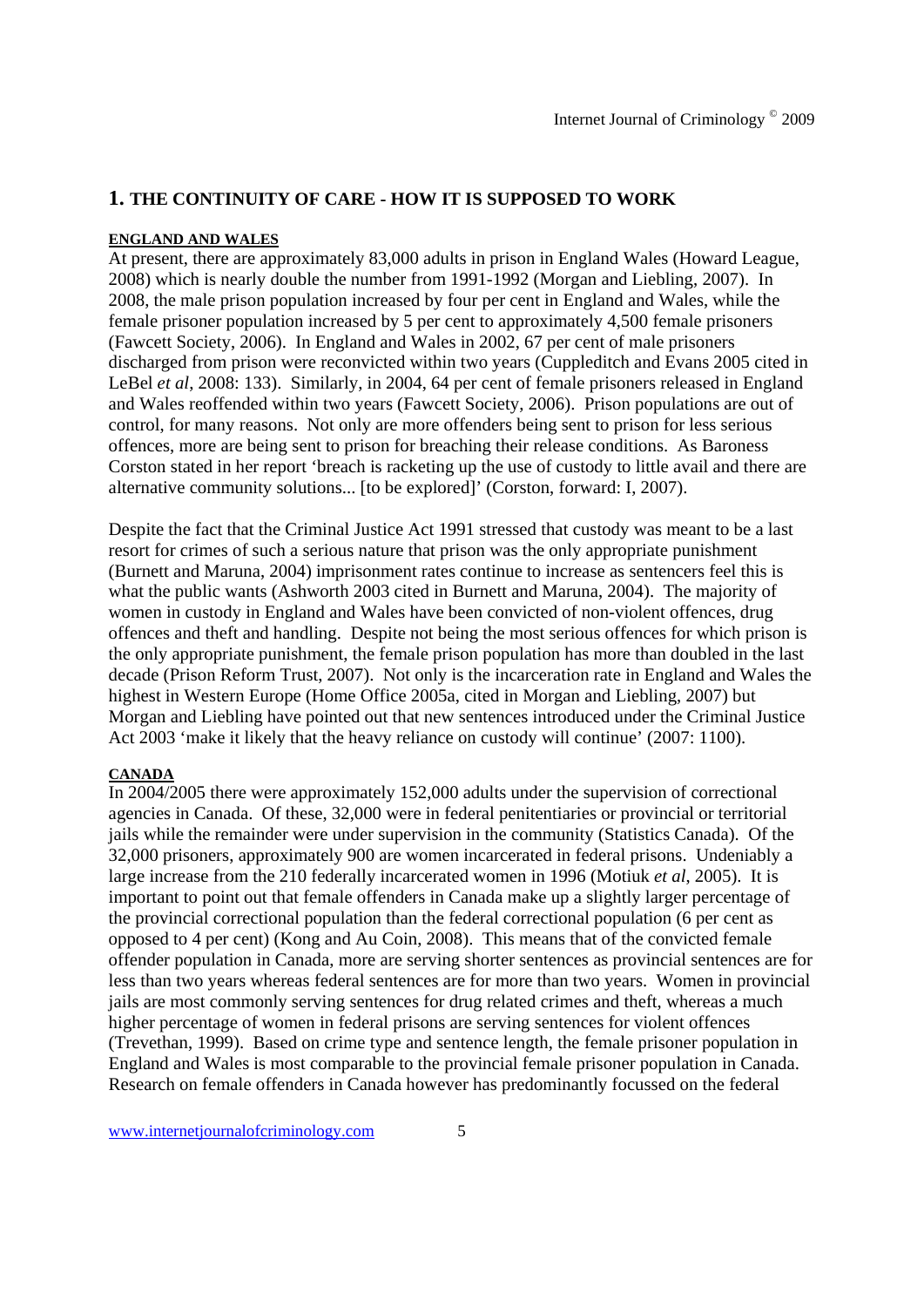population under the supervision of the Correctional Service of Canada, where there has also been a significant increase in population.

Similar to the Criminal Justice Act 1991 in England and Wales, Canadian parliament have made changes to the sentencing provisions of the Criminal Code in an effort to ensure that alternatives to prison are used in all appropriate cases; however, there continue to be high rates of imprisonment in Canada (Prison Justice, 2007). In 2003 'Canada's rate [of imprisonment] was at the high end compared to Europe, but was significantly below the incarceration rate of the United States' (Motiuk *et al*., 2005: 9).

Although the increase in prison populations in England and Wales and Canada presents numerous problems, the focus of this dissertation is the process of returning offenders from prison to the community and how to make this a more successful transition: 'successful' in terms of reducing the number of offenders going back to prison repeatedly for breaching the conditions of their release or for reoffending *and* by reducing crime through stronger resettlement plans and more successful desistance. Can and should prisons play a role in helping to make this transition more successful? According to the mission statements of both the Correctional Service of Canada and Her Majesty's Prison Service in England and Wales, prisons are mandated to play a role in the continuity of care from prison into the community.

# **THE CORRECTIONAL SERVICE OF CANADA**

The mission statement of the Correctional Service of Canada (CSC) is:

The CSC, as part of the criminal justice system and respecting the rule of law, contributes to the protection of society by actively encouraging and assisting offenders to become law-abiding citizens, while exercising reasonable, safe, secure and humane control. (Motiuk, *et al*., 2005: 3)

CSC's mission statement 'provides federal corrections with a strategic framework for contributing to the safe return of offenders to the community' (Motiuk *et al*, 2005:3). Furthermore, the 1992 *Corrections and Conditional Release Act* provides the legal framework under which CSC operates and stipulates that CSC is:

to contribute to a just, peaceful, and safe society by: carrying out sentences imposed by the courts …*assisting in the rehabilitation of offenders and their reintegration into the community as law-abiding citizens through the provision of programs in penitentiaries and in the community.* (Motiuk *et al*, 2005: 3, emphasis added)

## **HER MAJESTY'S PRISON SERVICE**

Her Majesty's Prison Service in England and Wales shares a similar mission statement to the CSC in that it is also mandated to help provide a continuity of care for offenders from prison to the community.

Its Statement of Purpose reads:

Her Majesty's Prison Service serves the public by keeping in custody those convicted by the courts. Our duty is to look after them with humanity and to help them lead law abiding and useful lives *in custody and after release.* (Cited in Morgan and Liebling, 2007: 1111, emphasis added)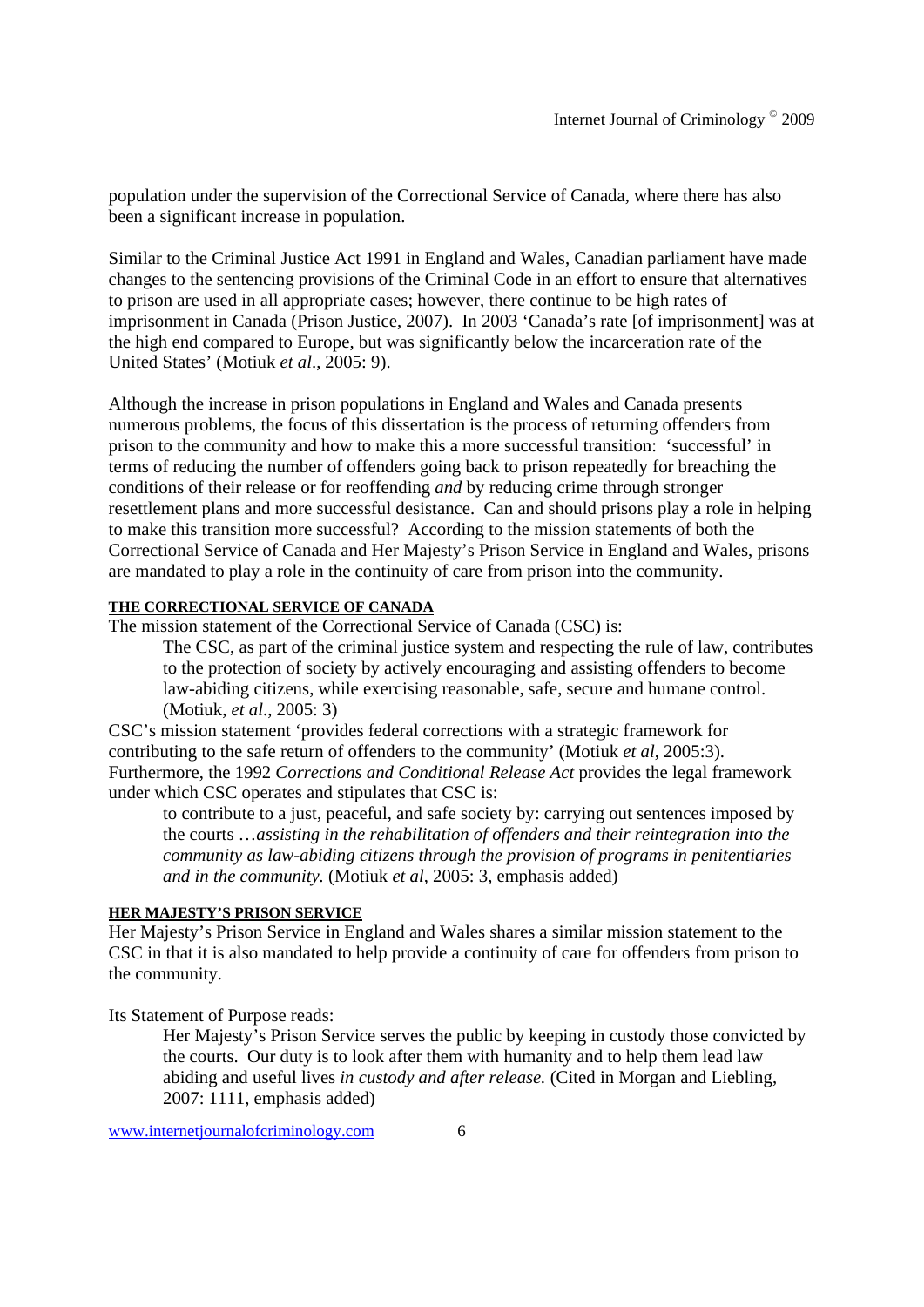In his 1990 report Lord Woolf explained that the prison service protects the public by preventing crime by 'looking after prisoners with humanity... [and]...minimizing the negative effects of imprisonment' (cited in Morgan and Liebling, 2007: 1111). He further stated that life in prison should resemble life outside prison to every extent possible, and should provide opportunities to gain skills. While clarifying that this did not mean returning to a treatment model of corrections, Woolf acknowledged that releasing prisoners in an 'embittered and disaffected state' would only serve to increase the likelihood of re-offending (Woolf Report paras. 14.8-9, cited in Morgan and Liebling, 2007: 1112).

## **PRISON'S ROLE IN RESETTLEMENT**

While mandated to contribute to the successful resettlement of offenders, it is important to note that prisons can only play an assisting role in this process and cannot be held responsible for the totality of its success. Blaming recidivism and unsuccessful resettlement solely on prisons 'not working' would be to ignore both the role of the individual offender and that of the community in the resettlement process.

The Corrections and Conditional Release Act of 1992 states that the Correctional Service of Canada is mandated to 'carry out sentences imposed by the courts' (Motiuk *et al*, 2005: 3). This means, as in England and Wales, that prison environments are not supposed to be an additional punishment over and above the incapacitory nature of imprisonment itself. Offenders are sent to prison as punishment for a crime they have committed, or as some have described it, for violating the 'social norms or generally accepted standards of society' (Laub and Sampson, 2001: 10). However, one may argue that if no effort is made to increase the chances of successful resettlement and desistance while offenders are incarcerated, they are likely to return to criminal activity once released because none of the issues that initially led to incarceration have been addressed.

Communities need to be involved in receiving offenders back into society, societal barriers need to be addressed and offenders themselves need *to want* to reintegrate and become law abiding, contributing members of society. Therefore, both an offender's circumstances or structural barriers and his or her choices or cognitive barriers need to change in order for resettlement and desistance to be successful, and prison may be a starting point in this process of change.

## **THE REALITY**

Prisons are used as punishment, but for the overwhelming majority prison is not permanent. The public is protected whilst an offender is incarcerated, but the majority of offenders *will* return to the community and the majority will return after a relatively short period of time. Approximately 80 per cent of admissions to Canadian federal prisons are offenders with sentences of 2 to 5 years and on average the time served in prison is approximately half their sentence (Motiuk *et al*, 2005:13). In 2005 approximately two thirds of female offenders sentenced to custody in England and Wales were sentenced for less than six months (Prison Reform Trust, 2007). Knowing that the majority of offenders leave prison after a relatively short period of time, one could argue that a greater focus on improving the resettlement process is required. As Seiter and Kadela (2003) rightly point out: more offenders being sentenced to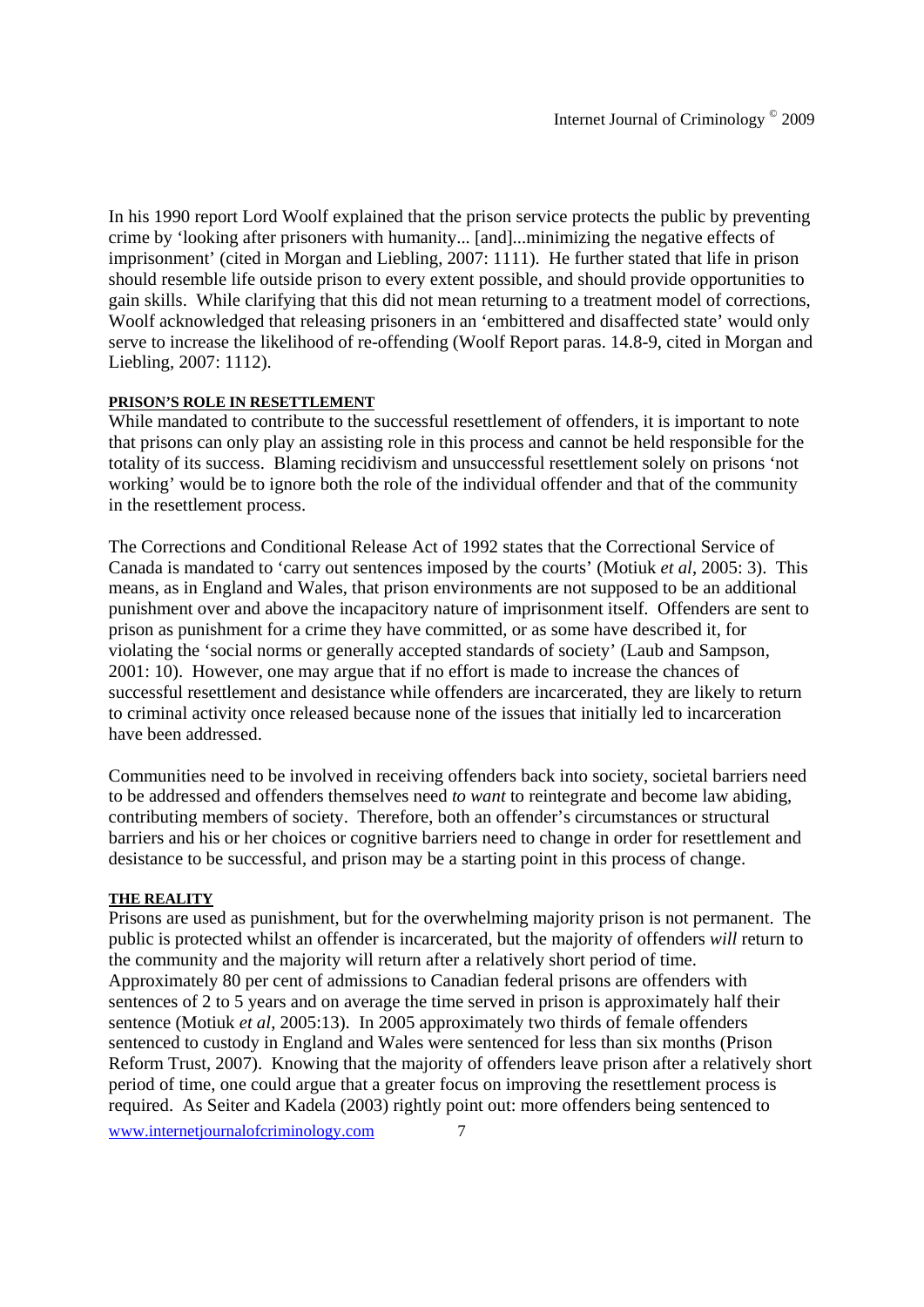prison, means more prisoners eventually being released into the community (cited in Crow, 2006: 8).

# **AUTOMATIC RELEASE FROM PRISON**

Both England and Wales and Canada have automatic release dates from prison for the majority of offences, which means that even if an offender is not granted an early release from a review board, they will automatically be released at some point. The exception is life sentences for which there is no automatic release date. However even an offender with a life sentence may be granted release from the Parole Board, or the Home Secretary in England and Wales (Social Exclusion Unit, 2002). Life sentencees may be released into the community, but will have conditions attached to their release for the rest of their lives. If they breach their conditions they risk being recalled to prison (Carlen and Worrall,  $2004$ ).<sup>2</sup>

In Canada there are several ways in which a federal offender can be released before the end of his or her sentence. Conditional release programs such as; day parole, full parole and statutory release, are 'based on the premise that a period of *supervised* transition from prison to the community enhances public safety and the rehabilitation of offenders' (Motiuk *et al*, 2005: 18, emphasis added). However, offenders released on day or full parole have been found to be less likely to re-offend violently than offenders released under statutory release (Motiuk *et al*, 2005). One could argue this is because day and full parole are earned whereas statutory release is automatic, occurring after two thirds of a custodial sentence. Therefore, an offender could be denied parole but still be released on their statutory release date whether or not they or the community are ready. Due to its automatic nature offenders released on statutory release have not necessarily developed insight into the reasons for their offending or experienced any significant levels of remorse or responsibility for their actions. As a result an offender released on statutory release may pose no less threat to society than when he or she was first incarcerated. Automatic releases occur in England and Wales as well. In England an offender who is given a prison sentence of 12 months or less will automatically be released halfway through and will only be supervised in the community if under 21 years of age (SEU, 2002). For sentences of 12 months to four years most prisoners will still be released halfway through on licence (with conditions) (SEU, 2002). Similar to prisoners released on conditional release in Canada, prisoners released on licence in England and Wales will be supervised for a period of time by a probation/parole officer in the community (SEU, 2002). Generally, an offender on conditional release is required to report to their probation officer once a week for a meeting that will last just fifteen to thirty minutes (Home Office, 2005). Whether or not this is enough support will be explored in more depth later.

<sup>&</sup>lt;sup>2</sup> In Canada, the nature of the offence and length of sentence will determine which system (provincial or federal) an offender serves his or her sentence. The provincial system incorporates custodial penalties of less than two years or community penalties. If an offender receives a sentence of two years or more they will serve their sentence in a federal prison until released into the community where they will serve the remainder until their 'warrant expiry' (very end of their sentence).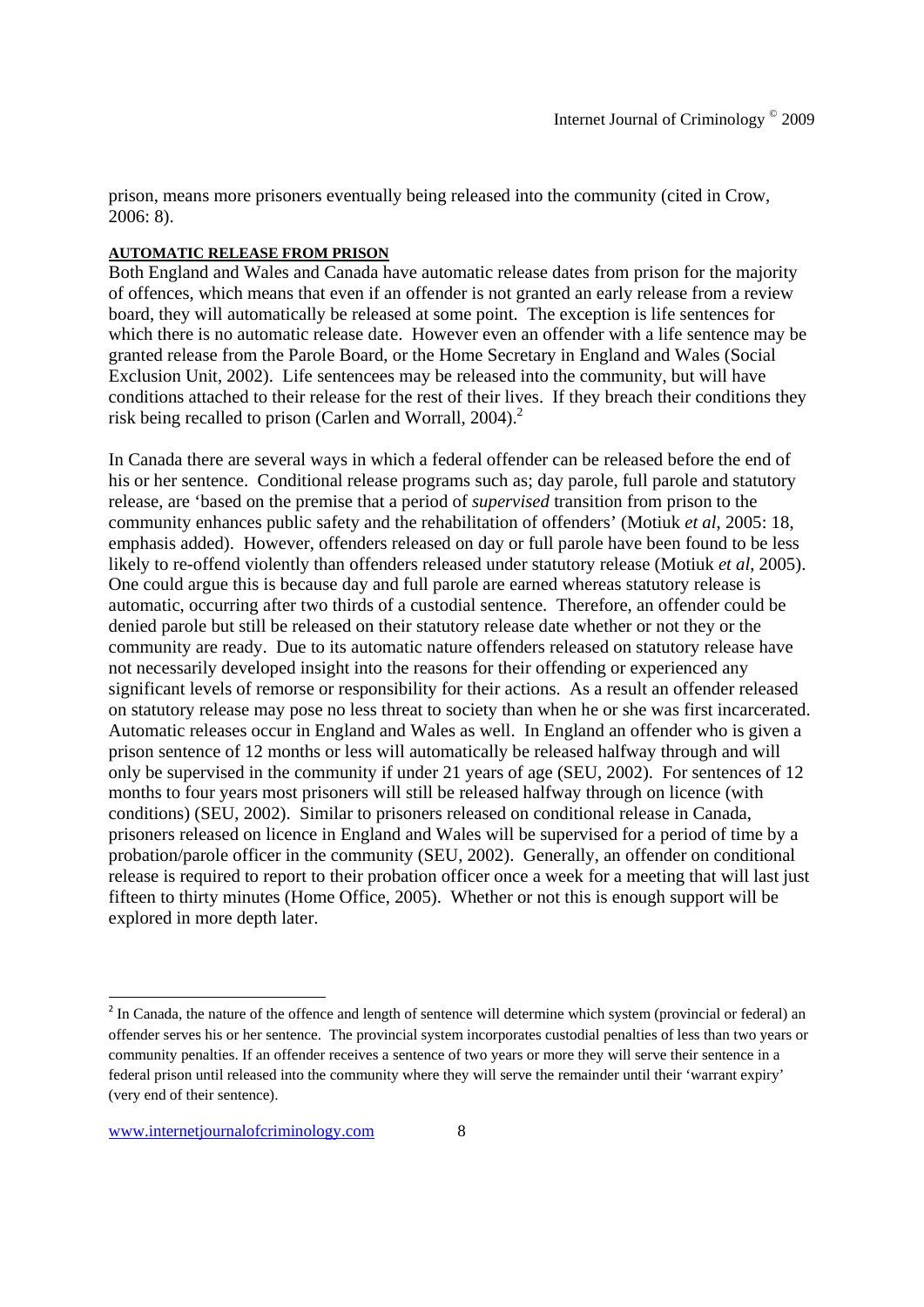In 2004 the National Offender Management Service (NOMS) was established to 'transform the management of offenders and provide clear accountability for reducing reoffending' (Home Office, 2005 cited in Morgan and Liebling, 2007: 1110). NOMS was introduced post Criminal Justice Act 2003 in order to better manage an offender's sentence from 'end to end' providing continuity throughout the sentence by not only 'targeting the right sentence on the right offender' but also 'with interventions being delivered to the right person at the right time' (NOMS, 2007: ii). However, judging by the high rates at which both male and female offenders continue to return to prison, it seems that many offenders are falling through the cracks of this 'end to end' service.

As Gelsthorpe and Sharpe (2007) have pointed out, a large percentage of these are likely to be female offenders as approximately 70 per cent receive short sentences and are therefore released from prison without any supervision. Some of the barriers preventing a seamless transition from prison to the community will now be explored.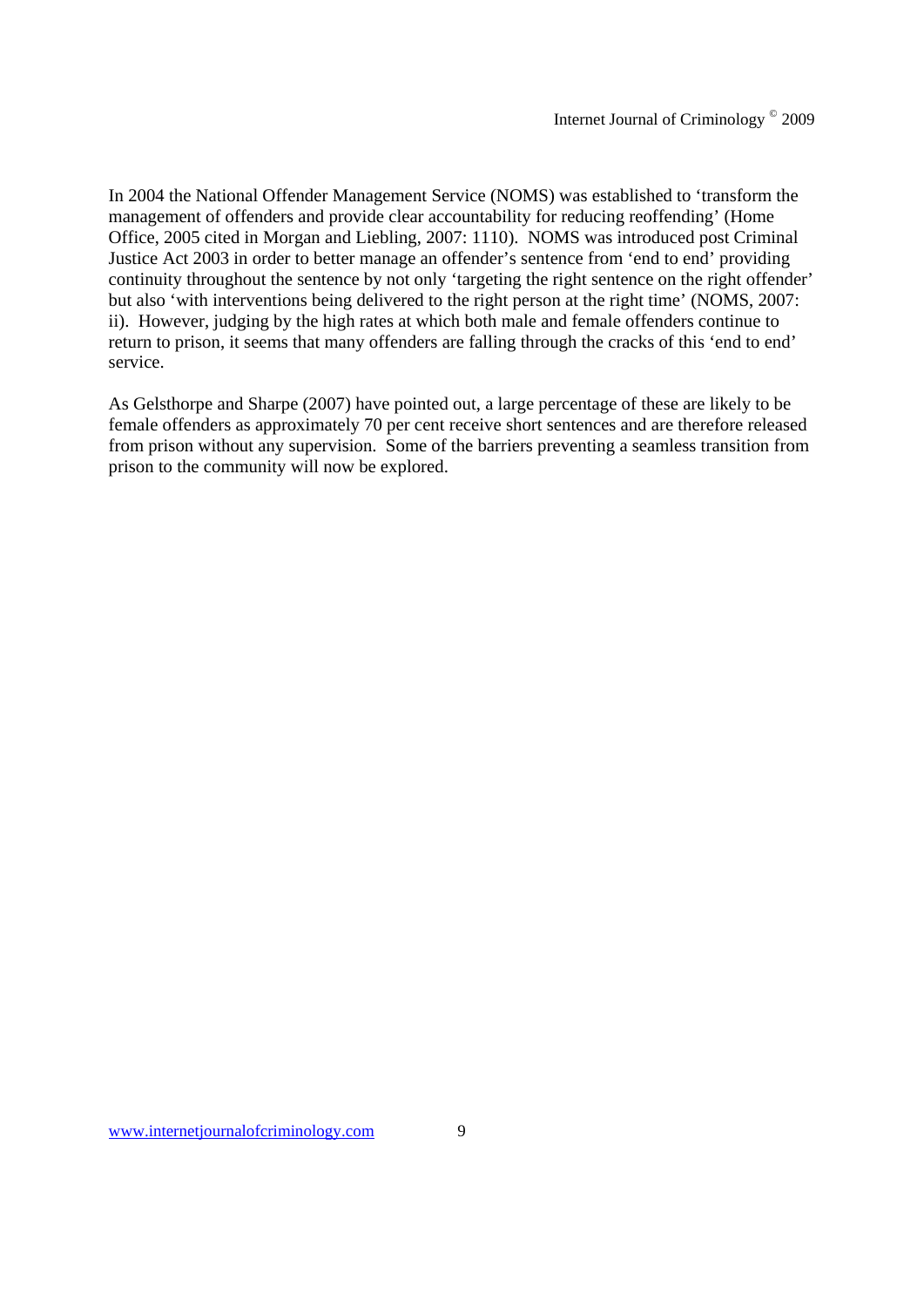# **2. BARRIERS TO RESETTLEMENT**

### **DEFINING 'RESETTLEMENT'**

The words 'resettlement', 'reintegration' and 're-entry' are commonly used to describe the process of offenders leaving prison for the community. Definitions of these terms have varied in order to differentiate between different parts of this process. As Maruna *et al* explain:

Reintegration...or 're-entry'...is both an event and a process. Narrowly speaking, re-entry comes the day a prisoner is released from confinement...more broadly, re-entry is also a long-term process...that actually starts prior to release and continues well afterwards. (2004: 5)

Maruna *et al* use the words 'reintegration' and 're-entry' interchangeably in referring to the point of release from prison into the community, and a longer process that begins before release and carries on into the community post release. The UK Association of Chief Officers of Probation defines resettlement as:

a systematic and evidence-based process by which actions are taken to work with the offender *in custody and on release, so that communities are better protected from harm and re-offending is significantly reduced*. It *encompasses the totality of work with prisoners, their families and significant others in partnership with statutory and voluntary organisations.* (Cited in Morgan and Owers 2001: 12 emphasis added)

This definition of resettlement describes a multi-agency approach to reintegration/re-entry that involves not only the offender, but the offender's family and members of the community and voluntary agencies *both during and after* imprisonment for two primary purposes: to protect the community from further harm and to reduce re-offending. For the purposes of this dissertation all three terms: re-entry, reintegration and resettlement, will be used interchangeably.

As stated above, the overwhelming majority of prisoners will re-enter the community at some point. According to their mission statements, prisons in England and Wales and Canada do have a role to play in this and the challenge for correctional agencies is 'to provide programs and supervision that will enable the offender to safely reintegrate into the community' (Motiuk *et al*, 2005: 14). However, as Motiuk *et al* (2004) rightly suggest, in order to provide appropriate programs and support correctional agencies must understand the obstacles awaiting prisoners in the community.

#### **EVIDENCE FROM EXISTING RESEARCH ON RESETTLEMENT NEEDS**

As many barriers to resettlement are arguably similar for female and male offenders they will be discussed in general. However, where a barrier has been found to be more significant for female offenders it will be further explored.

## **ACCOMMODATION**

According to Baroness Corston's report 30 per cent of women lose their accommodation while in prison. This means that when released from prison many female offenders find themselves homeless (Corston Report, 2007). Furthermore, as there are far fewer female offenders than males there are fewer female prisons and halfway houses/bail hostels for female offenders in the community. There are only five bail hostels for female offenders in England and Wales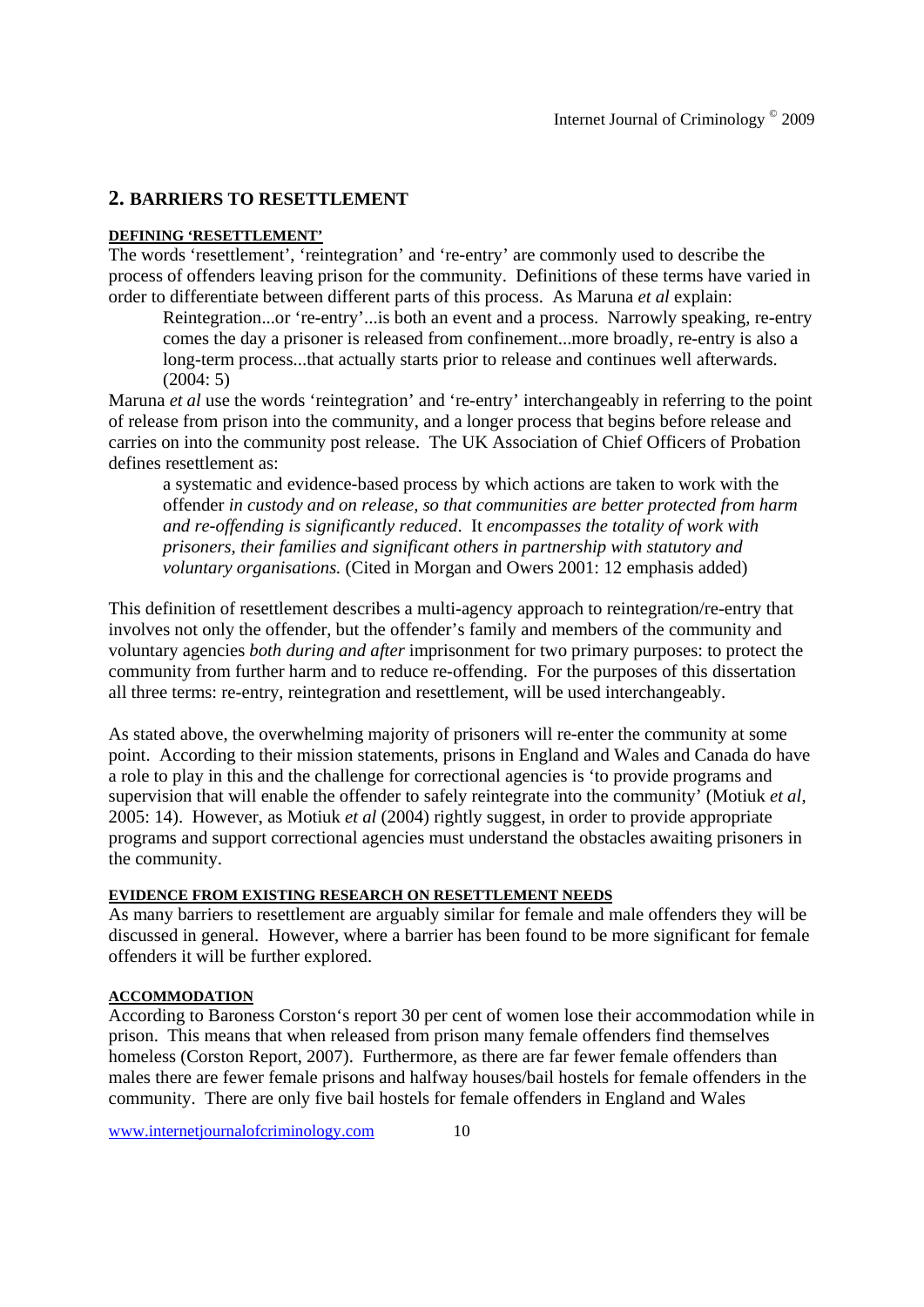(Gelsthorpe and Sharpe, 2007). This means female prisoners are often sent to prison and released to bail hostels long distances from home and from familial support (Corston, 2007). Similar problems exist in Canada in terms of a shortage of halfway houses for female offenders in the community. One of the offenders interviewed in Canada spoke of this problem when asked if she had seen her children while on release in the community stating:

No, I didn't see them…they're too far away and I had to be back at the halfway house by curfew so that's not enough time to get to where they are and back...they're 12 hours away by car and they can't afford to come here. [Interviewee A]

Another offender spoke of the location of the halfway house in relation to where she used to use drugs and commit crime:

I didn't want to go to that halfway house because it's in the worst location…it's way too close to my old stomping grounds…it's too tempting to just go back. [Inteviewee B] Finally, as many prisoners have limited histories of employment and low levels of education, obtaining a job and making enough money to afford and sustain housing is a further barrier to resettlement.

## **EDUCATION AND EMPLOYMENT**

In 2004 approximately 77 per cent of the federal prison population in Canada did not have a high school diploma (Motiuk *et al*., 2005). Approximately half of the federal female prisoner population has less than a grade nine education and 80 per cent were unemployed at the time of admission (Trevethan, 1999). In their report, the SEU (2002) found that for a high percentage of prisoners, their writing, numeracy and reading skills were below those of an eleven year old child. Lack of education and employment are both factors which have been found to account for a high percentage of re-offending (SEU, 2002). Therefore, if offenders could increase their levels of education and gain employable skills while incarcerated, perhaps the likelihood of obtaining employment once released would increase and recidivism would decrease as it has been found that obtaining employment can significantly reduce the risk of reoffending (ibid). Furthermore, the stigma attached to having a criminal record and having been in prison makes it even more difficult for an ex-prisoner to obtain and sustain meaningful employment (Western *et al.*, 2001 cited in LeBel *et al*., 2008: 134). Even if an offender does obtain employable skills while in prison, having to disclose a criminal record to a potential employer is likely to be 'a significant barrier, resulting in discrimination' (SEU, 2002: 9).

Finally, the majority of female offenders serve short sentences making it difficult to complete education and employment programs while incarcerated (SEU, 2002). A major problem with this however is that short-term prisoners have the highest reoffending rates (SEU, 2002) therefore greater support and *community* interventions need to be focussed on female offenders.

#### **SUBSTANCE ABUSE**

For many offenders, going to prison is the first chance they have had to deal with substance abuse issues (SEU, 2002). It has been estimated that approximately 70 per cent of prisoners have a substance abuse problem and 80 per cent of those individuals have never received treatment (SEU, 2002). Substance abuse is particularly high among female offenders. In 2001/2002, 61 per cent of the female offenders admitted to federal custody in Canada abused drugs (Boe,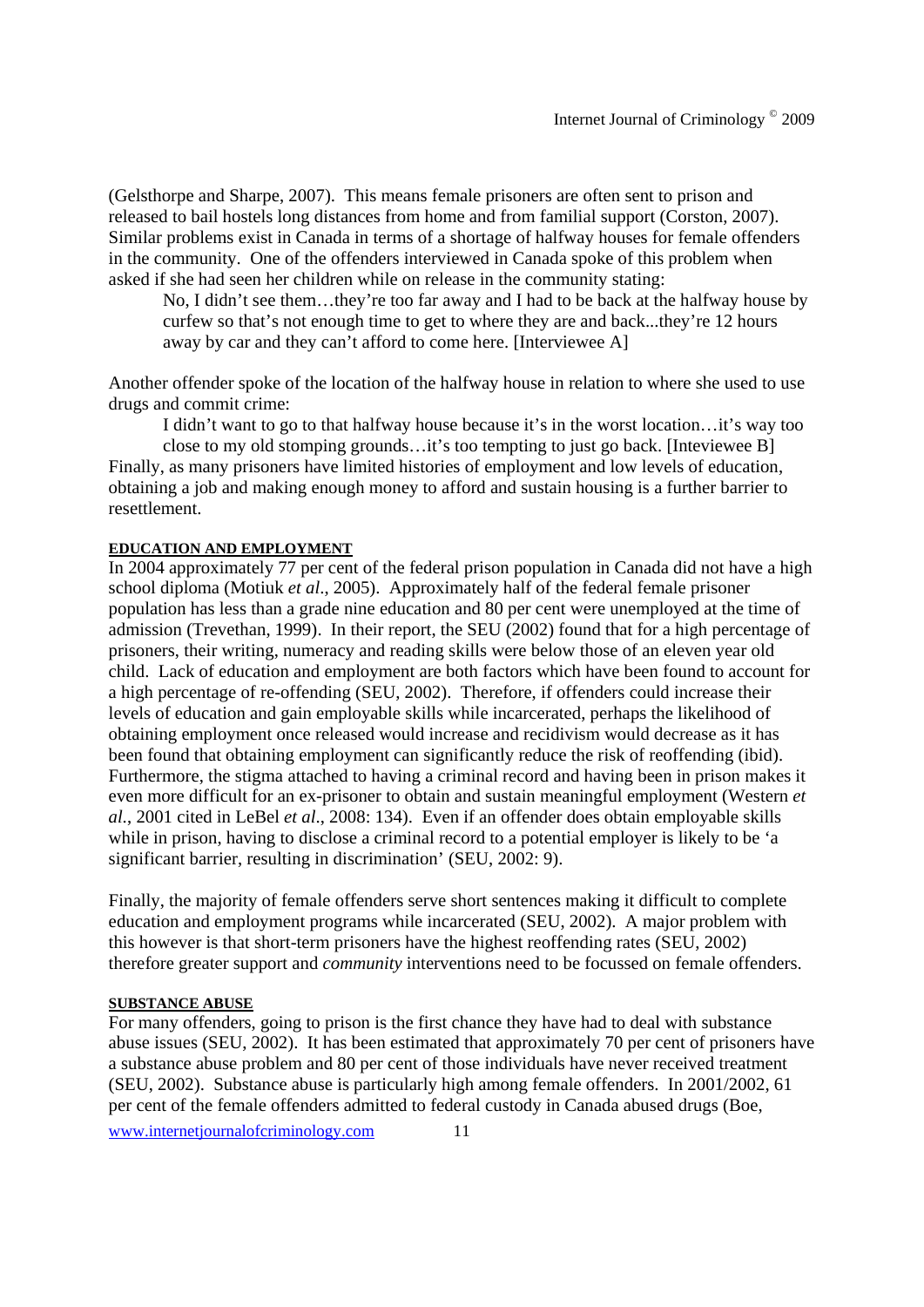Nafekh, Vuong, Sinclair and Cousineau, 2003). In a 2005 sample of female offenders in England and Wales 32 per cent had misused drugs and 24 per cent had misused alcohol (Gelsthorpe and Sharpe, 2007). While prisons in England and Wales are beginning to offer intensive drug treatment programs they are still in developmental stages (SEU, 2002). In 1999 a substance abuse program designed to focus on the unique needs of female federal offenders in Canada was introduced (VanDenBroek, 2006). The program has three components, two of which are delivered in custody and a third which focuses on maintenance is delivered in the community once released. The community component was added because it was felt that community follow up in female offender treatment was lacking and it has been argued that the community component still requires strengthening (VanDenBroek, 2006).

Perhaps the most significant finding from the interviews I conducted was that the offenders in Canada stated they had more support both in general and in terms of programs in prison than they did in the community. Offenders in England and Wales however reported having more support in the community than they did in prison. Despite this difference, participants from both groups found it easier to stay off drugs while in prison. One offender interviewed in England stated she had considered breaching her licence on purpose so she would be sent back to prison, but subsequently did not as she felt she had more support in the community for substance abuse:

I wanted to go back…I don't know why…but I thought if I go back to prison I can sort me head out…it's the only way I can keep off drugs is back in prison…but there's no support in there for that and seeing other people using drugs in prison is really hard…it's just that out here I know exactly where to go to get them but I have to keep telling myself not to go…I'm constantly struggling with myself. [Interviewee 3]

## An offender in Canada spoke of her return to drug use:

I had enough support while I was at the treatment centre, and in prison there's the programs and the staff…but not at the halfway house…I need structure and I need support…but there was too much freedom too soon…there was nothing to do and it was too overwhelming. [Interviewee C]

# Another offender in Canada stated:

Me…I learned a lot being in prison. All my life all I knew how to do was drugs and selling drugs. All through the years I've been in four different prisons and it has kept me from killing myself, it has taught me how to look inside myself, it has brought back my spirituality, and is teaching me how to find work and learn, and the substance abuse programs in here really sits with you. [Interviewee B]

This offender spoke of the lack of substance abuse programming in the community and identified boredom as the reason she eventually left the halfway house and began using drugs again before turning herself in to the authorities and being sent back to prison.

Substance misuse is arguably an area where female offenders need increased support in the community as it appears to be a barrier to successful resettlement in both jurisdictions.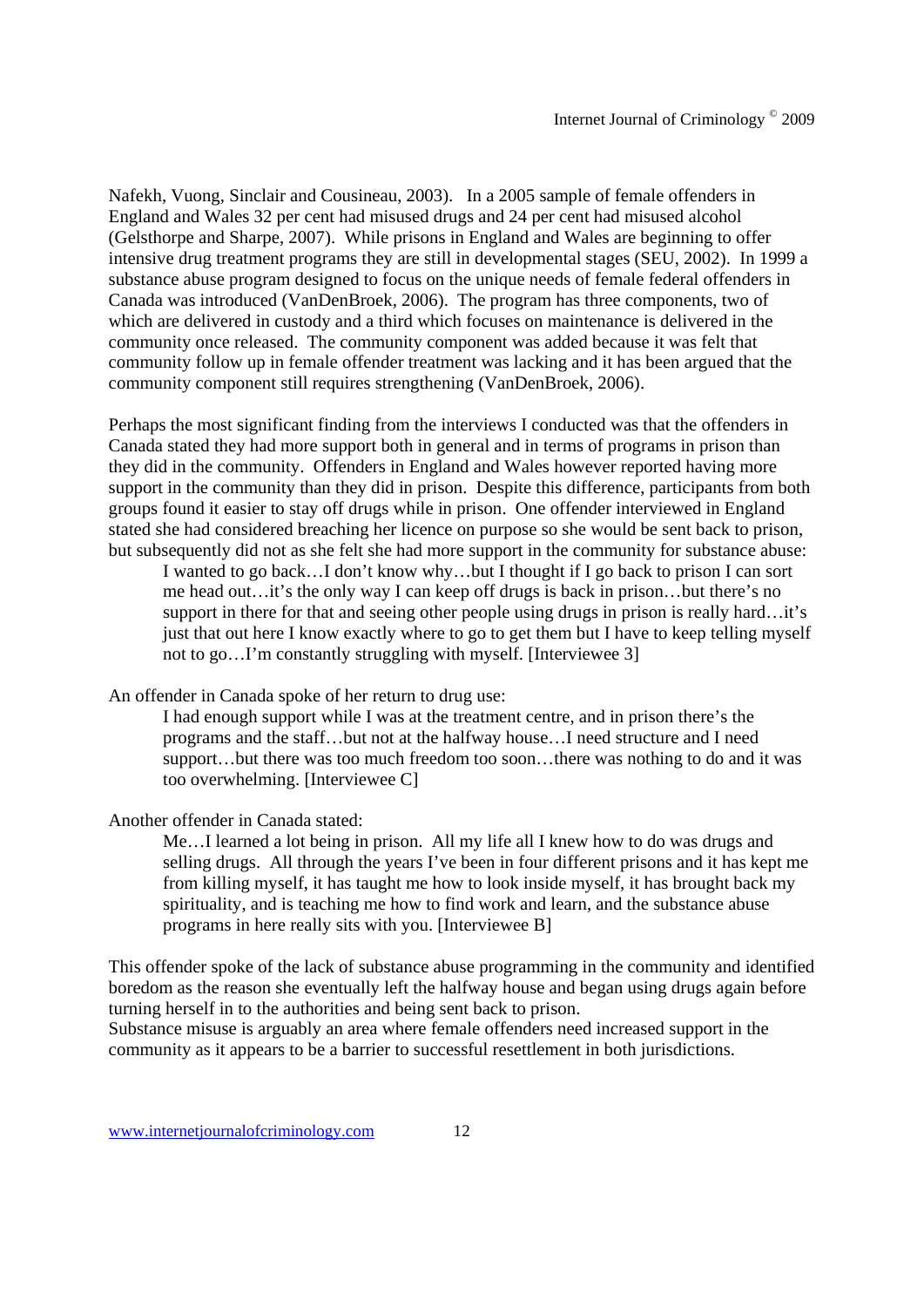## **CHILDCARE**

A significantly high proportion of female prisoners have children. According to the Fawcett Society (2006) approximately 66 per cent of female prisoners in England and Wales have dependent children, which results in approximately 17,700 children a year being separated from their mothers by imprisonment. A shortage of child care resources in the community has been identified as a potential barrier to successful resettlement for female offenders as they may not be able to attend programs in the community if they cannot secure appropriate child care. It is important to point out however, that this only applies in situations where female offenders still have custody of their children which for many is not the case. Of the six women interviewed, five had children but none had custody of them. When asked if they had seen their children while released to the community, none of them had:

I haven't seen my kids in years...one lives with my parents and the other lives with the dad's parents, and I'm not allowed to see them, I have to go through social services to see them, but I have to show that I can be stable first before I'll be allowed to see them. [Interviewee 3]

My kid doesn't want to see me until I'm straightened out. We talk on the phone, but she wants her mom to get better and go to treatment and be better before she'll see me. [Interviewee B]

## **MENTAL HEALTH**

Research shows that levels of diagnosed mental illness are high among female prisoners. Approximately 20 per cent of federal female offenders in Canada have been hospitalized in a mental health facility, 12 per cent have a psychiatric diagnosis and 21 per cent have been prescribed medication for mental health issues (Motiuk *et al*., 2005). For some offenders, prison might be the first time they have had access to counsellors, psychologists and psychiatrists. For those offenders who have been diagnosed with mental health concerns, an integral part of their resettlement plans should be to ensure that once released they continue to have professional support as well as access to appropriate medications.

#### **PROBLEM SOLVING SKILLS/IMPULSIVITY**

Limited problem solving skills and a tendency to act impulsively are common to many offenders (Motiuk *et al.*, 2005) and are likely to inhibit successful resettlement. Approximately 79 per cent of federal offenders in Canada have been identified as having poor problem solving skills and an equally high percentage are considered to be impulsive (ibid.). The ability to adapt and cope when plans change or expectations are not met once released is something prisoners may need help with and techniques could be practiced while incarcerated. Two of the inmates interviewed in Canada spoke of their release plans changing right before their release and how this played a significant role in the deterioration of their resettlement.

One interviewee stated:

I thought I was going to a treatment centre when I got out…but just before I was released they told me I didn't need to go to treatment and was being sent to a halfway house right back in the same neighbourhood where I used to do drugs and crime...they messed with my treatment…and that set me off right from the beginning...that messed everything up.[Interviewee B]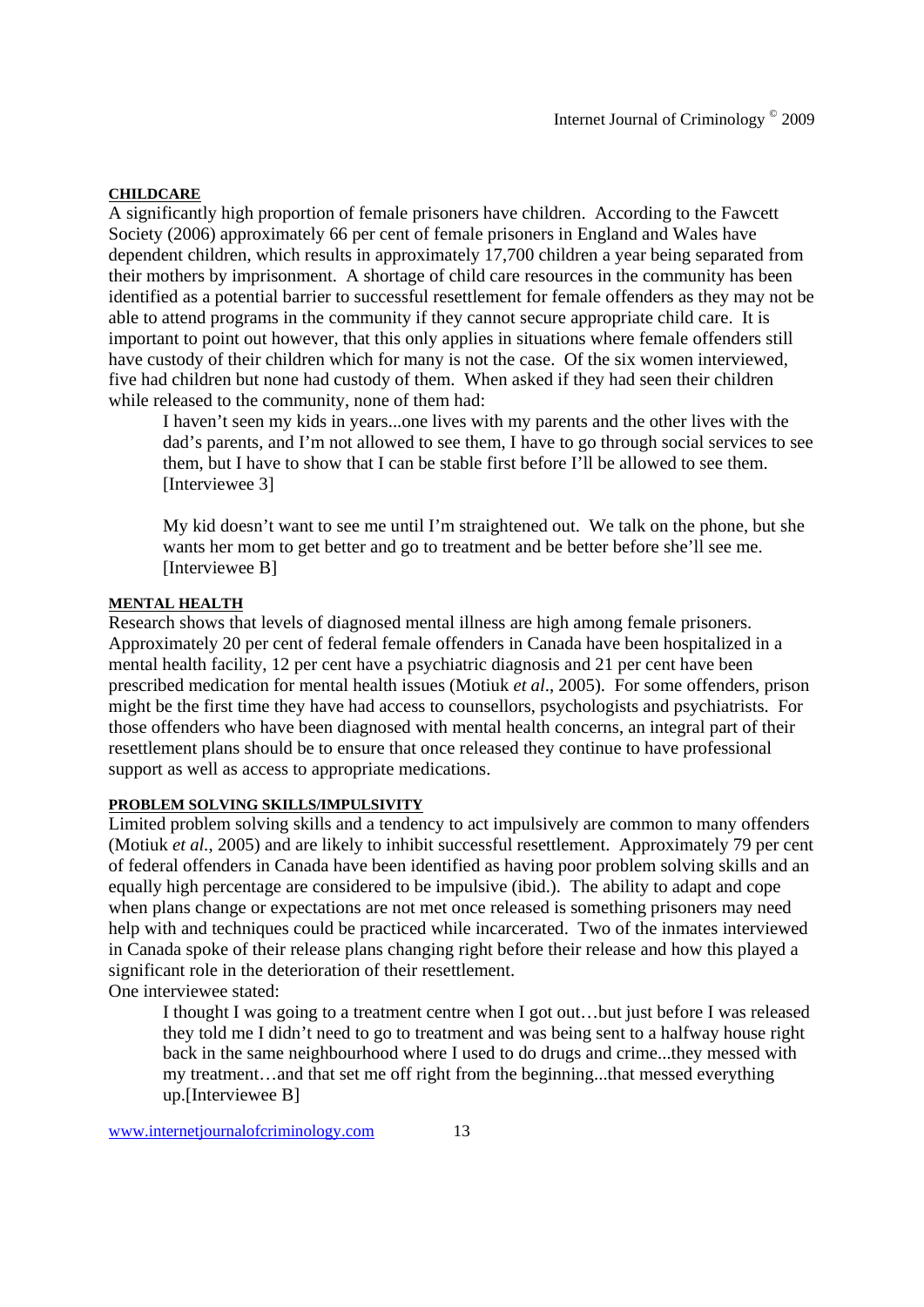Being able to adapt when things do not go as planned is a crucial part of life in the community and will play a role in whether or not resettlement is successful.

## **INDIVIDUAL AND COMMUNITY LEVEL ATTITUDINAL BARRIERS TO RESETTLEMENT THE OFFENDER**

Many offenders have also been the victims of abuse (Rumgay, 2004a). Female offenders especially report experiencing high levels of physical, sexual and emotional abuse throughout their lives which has arguably led to low levels of self-esteem and confidence as well as perhaps a feeling of hopelessness for the future in being able to make significant changes in their lives. Levels of depression, self harm and suicide have been found to be significantly higher among female prisoners than male prisoners (Corston Report, 2007).

Burnett and Maruna describe hope as having 'the will and the ways, the desire for a particular outcome, and...the perceived ability and means of achieving the outcome' (2004: 396). Studies have shown that offenders are good predictors of how successful they are going to be upon release. If offenders leave prison convinced they will re-offend and go back to prison they are likely correct. Offenders with higher levels of hope 'are better able to cope with the problems they encounter after they leave the prison walls' (Burnett and Maruna, 2004: 398). If an offender has no hope for the future, this may become an added barrier to his or her resettlement. This notion of one's mindset and subjective outlook on the future will be further explored when discussing individual agency and desistance.

## **THE COMMUNITY**

A criminal record and having served time in prison has a high level of stigma attached to it which can further impede the resettlement process. As Clear *et al* (2001) have pointed out members of the community and those in a position to potentially help an offender resettle often react with distrust and suspicion.

Braithwaite (1989) discusses the negative effects of stigma in his theory of reintegrative shaming which differentiates between two different types of shaming: reintegrative and stigmatizing. Reintegrative shaming is 'shaming which is followed by efforts to reintegrate the offender back into the community of law-abiding…citizens through words or gestures of forgiveness or ceremonies to decertify the offender as deviant' (Braithwaite, 1989: 100). Stigmatizing shaming is defined as 'disintegrative shaming in which no effort is made to reconcile the offender with the community' (1989: 101). Communities that rely on stigmatizing shaming tend to have higher crime rates, as stigma makes criminal subcultures appear more attractive to offenders who feel they are not accepted among conventional society and subsequently find acceptance among subcultures who together 'reject the rejectors' (Braithwaite, 1989: 102). Conversely, communities that practice reintegrative shaming are likely to have lower crime rates as a strong disapproval for the criminal behaviour is clearly articulated while the offender is not made to feel permanently rejected (ibid.). 'In the Christian tradition of 'hate the sin and love the sinner'… [reintegrative shaming]…is directed at signifying evil deeds rather than evil persons' (Braithwaite, 1989: 101). One could argue that sending an individual to prison satisfies the shaming component of reintegrative shaming, however this has to be followed by efforts to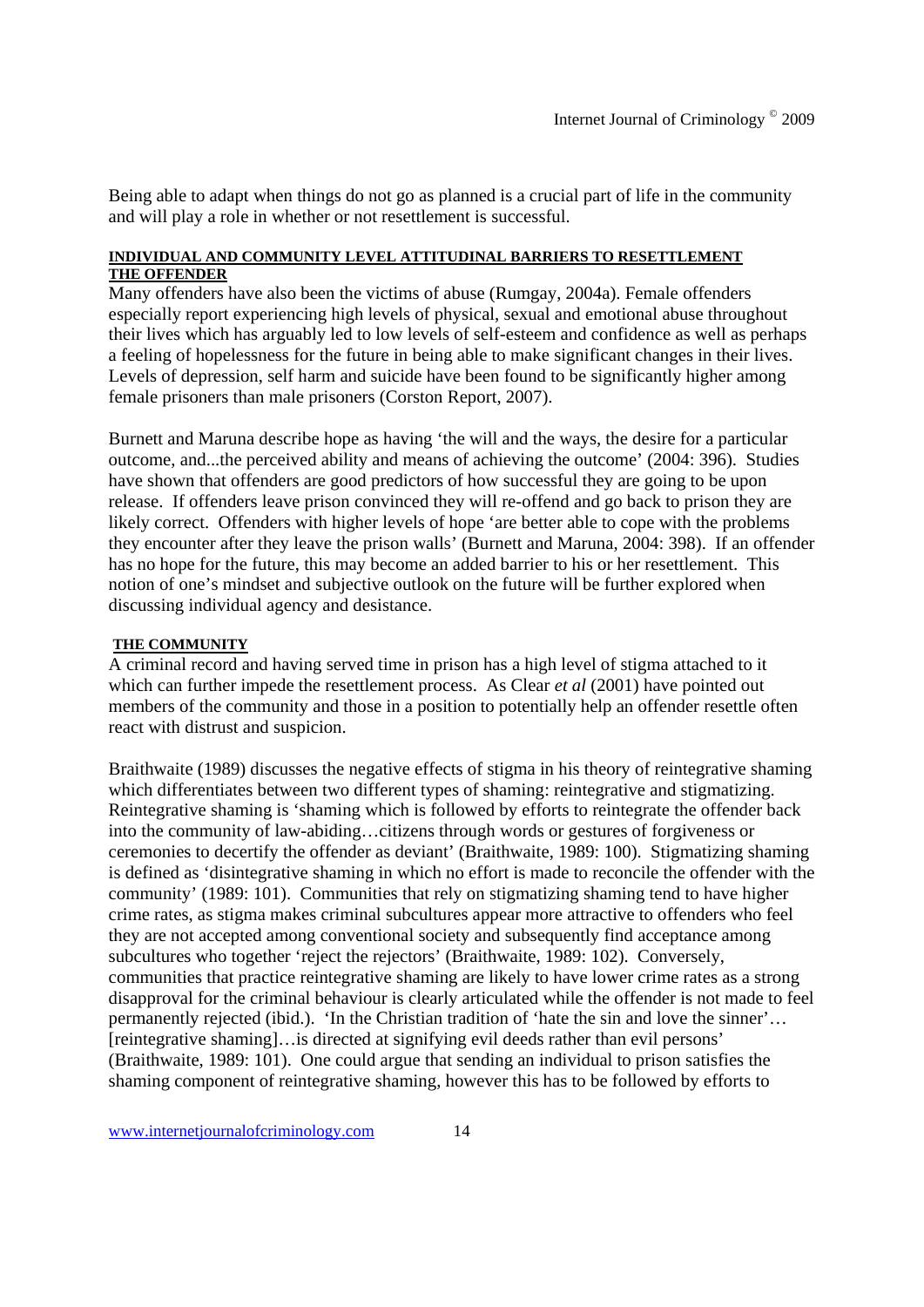reintegrate that individual into law-abiding society. This process should begin immediately upon incarceration in order to increase the chances of successful reintegration once released.

## **CAN PRISONS PLAY A ROLE IN SUCCESSFUL RESETTLEMENT?**

While perhaps not all barriers to resettlement can be addressed for every prisoner, efforts should be made to decrease the amount of social barriers awaiting offenders upon release. Efforts should be made to help support and encourage offenders to make positive changes in an effort to prevent them from becoming barriers in their own resettlement. Programmes offered in prisons need to reflect the broad needs of both male and female offenders and increased efforts need to be made to have these programs and supports continue into the community. Arguably some of the focus in prisons may need to be on practical interventions, including but not limited to: learning how to create a resume, how to interview for a job and how to open a bank account.

## **SUPPORT – IN PRISON VERSUS THE COMMUNITY**

In federal women's prisons in Canada, offenders have access to a lot of supports such as: their primary worker/correctional officer, correctional managers, institutional parole officers, behavioural counsellors, psychologists, psychiatrists, programs staff, employment supervisors, elders and chaplains, community and aboriginal liaison workers and health care staff. The extent of this support seems to diminish after released. When asked who they go to for support in the community the Canadian offenders interviewed said they would go to the staff at the halfway house or a family member if they had maintained a relationship with any of them. All three offenders in Canada reported feeling a lack of support once they were in the community, both in terms of personal support and program/treatment support. Two of the offenders in Canada reported phoning the prison from the community to speak to their former primary worker.<sup>3</sup> They explained feeling as though they did not have anyone else to turn to for support. One might argue that offenders should not have to phone prison for support when they have been released as they should be building support networks and focussing on their futures in the community. However, for some offenders, prison may be the only place they have support and when they leave prison they lose that support.

Offenders interviewed in England identified the staff at the bail hostel, their drug worker and probation officer as their main sources of support. Both groups of offenders interviewed stated they felt their relationship with their community probation/parole officer was important and reported meeting with them once a week for fifteen to thirty minutes. One could argue that this level of support is inadequate.

A second interesting finding was a comment made by one of the offenders interviewed in Canada:

It's like...in prison we can talk with whoever we want and associate with whoever we want...but then when we're out there we aren't supposed to associate with anyone who we think might be involved in criminal activity and that could mean all of the people we were friends with in here so we lose that support too. [Interviewee A]

<sup>&</sup>lt;sup>3</sup> A primary worker is a correctional/prison officer in a federal women's prison in Canada.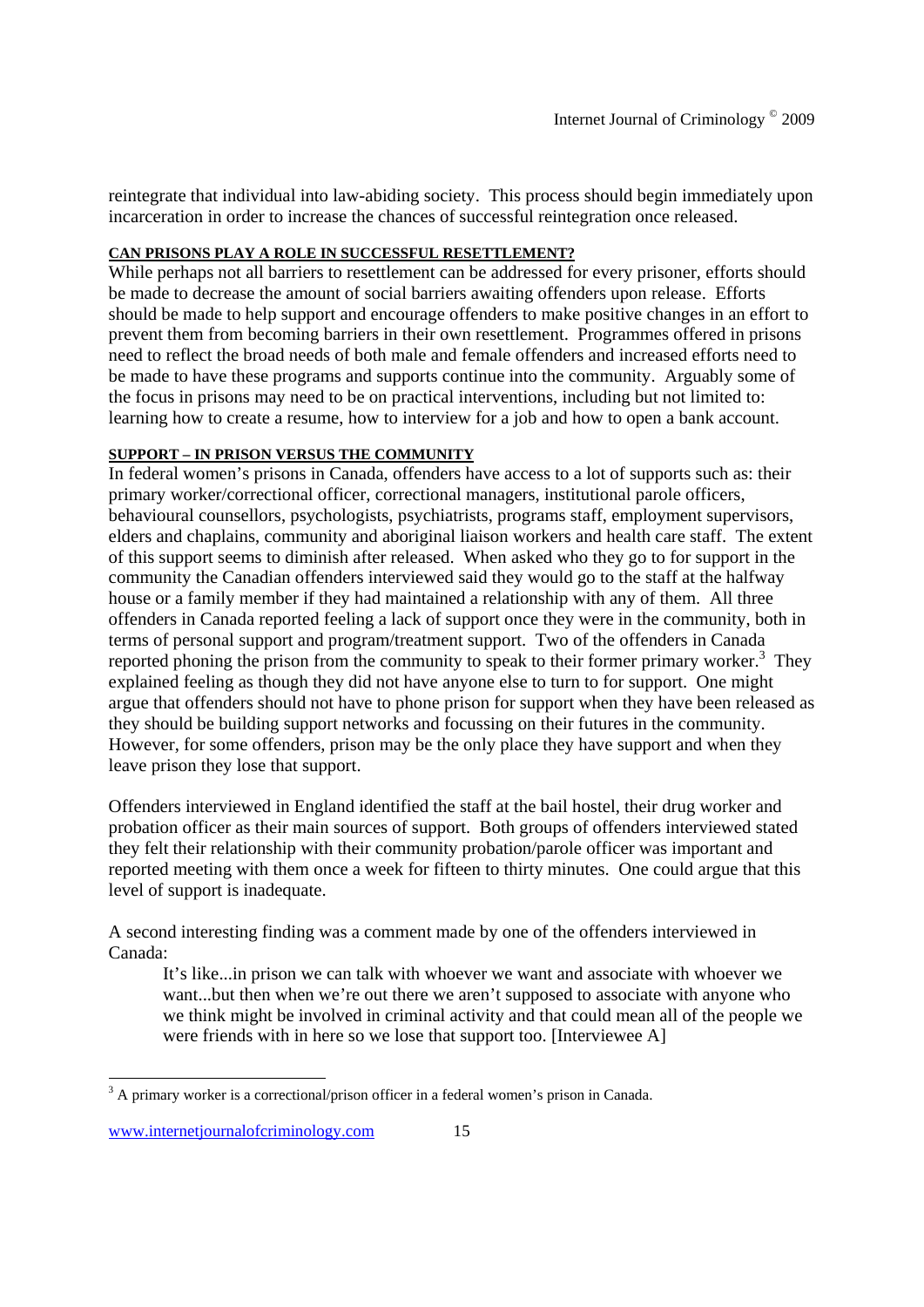A standard condition attached to an offender's release/licence in Canada is not to associate with anyone whom he or she suspects might be involved in criminal activity (National Parole Board). From an offender's perspective this could mean his or her only source of support such as their best friend from prison, is someone they could get sent back to prison for associating with. From a crime prevention perspective, however, restricting an offender associating with individuals who are breaking the law is understandable as it is important for offenders to disassociate themselves from individuals who encourage deviant behaviours.

## **RESETTLEMENT PLANS**

Although the offenders in Canada described the prison environment in a more positive light than those in England, community supports were described in a more positive light by the offenders interviewed in England. However, because of the poor prison experience in England and Wales resettlement is not starting, to a big enough extent, while offenders are still in prison. In England and Wales release plans are supposed to be prepared 15 days prior to release (SEU, 2002). This is arguably not sufficient time to create a structured and individualised release plan. By starting the process earlier offenders may be better prepared and the transition may be more successful. The reintegration process in the Canadian federal women's prisons could also start earlier, but be focussed on developing more contacts and support in the community for the offender, so that when offenders re-enter the community they have a larger support network. This is where restorative practices may be helpful in reconnecting offenders with family members or other prosocial supports.

Lack of accommodation, stigma, lack of meaningful employment, poor support systems including poor family ties and addiction are all factors likely to increase recidivism among exprisoners (Austin and Irwin 2000; Richards and Jones 1997 in LeBel *et al*., 2008). Does this mean that if all of these issues were addressed and 'fixed' for offenders, they would no longer offend? While in theory providing programmes and support and creating resettlement plans earlier may help offenders build skills and confidence to aid in successful resettlement, this is only going to work in the long term if offenders are motivated to change. It is important to discuss the role of 'individual agency' as it pertains to successful resettlement and desistance from criminal activity. Some of the reasons offenders have been found to stop committing crime will now be explored.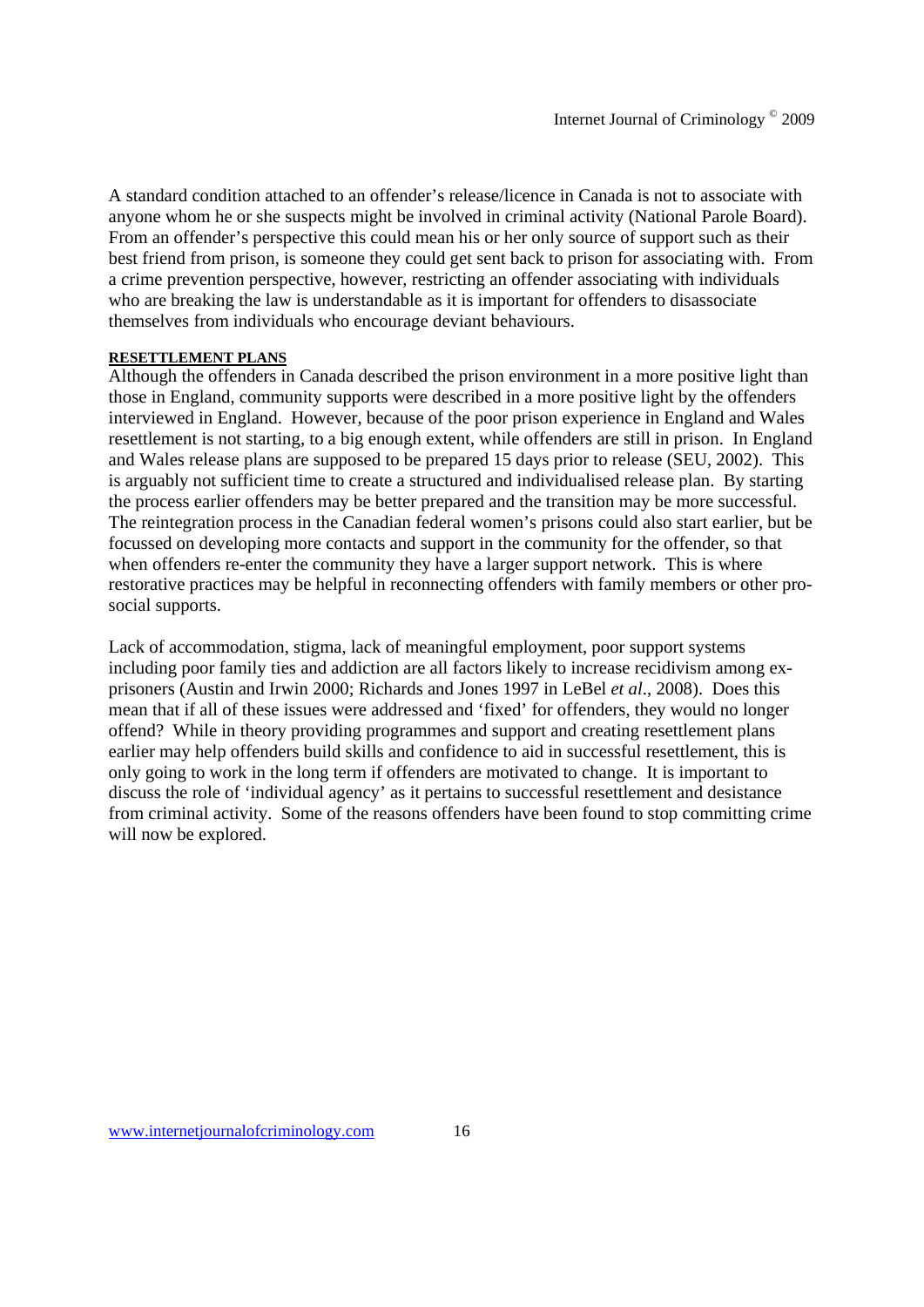# **3. DESISTANCE**

Why do some offenders successfully re-settle in the community and stop offending while others continue to breach the conditions of their licence or commit new offences and end up back in prison?

# **DESISTANCE DEFINED**

Although some have stated that there is no generally accepted definition of desistance (Laub and Sampson, 2001) attempts have been made. At one time desistance was defined as the 'termination point' of offending, however this definition has been criticised as there may be many termination points over the course of a criminal career (Maruna *et al.*, 2004). Bottoms, Shapland, Costello, Holmes and Muir argue that desistance does not have to mean there has been a permanent stop to offending, but rather 'desistance' can also mean 'significant crime-free gaps' (2004: 370). Therefore, a clearer distinction needed to be made between desistance and termination. Laub and Sampson sought to clarify the terms stating:

Termination is the time at which criminal activity stops. Desistance, by contrast, is the causal process that supports the termination of offending. While it is difficult to ascertain when the process of desistance begins, it is apparent that it continues after the termination of offending. In our view, *the process of desistance maintains the continued state of nonoffending*. (2001: 11, emphasis added)

Maruna *et al* further explain:

any diminution in the level, seriousness or heterogeneity of criminal activity may mark a step in the process that will lead to the cessation of criminality... [therefore] ...desistance is *a process that occurs over time*, rather than as a switch that comes on or goes off. (2004:18, emphasis added)

These definitions help to clarify that desistance is not one point in time but a process occurring over time that helps to maintain non-offending.

In exploring the reasons one continues or ceases to offend there are both static and dynamic factors to consider. As Gendreau *et al* (1996) point out 'the most powerful, *static* predictors of recidivism… [are]…age, gender, criminal history and family background factors' (cited in LeBel *et al.*, 2008: 133). It is the *dynamic* factors involved in the cessation of criminal activity that are not as clearly understood. Dynamic factors are commonly divided between *social* and *subjective* variables. Social factors are commonly referred to as 'developmental events and processes that can be fairly reliably measured...[such as]...marriage, employment [and] parenthood' (ibid.). Subjective factors are 'the changes in the way individuals experience, understand, interpret and make sense of the world around them' (ibid.). Words commonly associated with subjective changes include: cognitive, internal, identity, agentic (agency), choices, values, goals and motivation (LeBel *et al*., 2008) and while harder to measure than social factors they play an integral role in desisting from crime.

# **SOCIAL FACTORS OF DESISTANCE**

www.internetjournalofcriminology.com 17 The study of desistance from crime is said to have begun with the Gluecks' research in the United States in the early  $20<sup>th</sup>$  century, however the term 'desistance' was not used in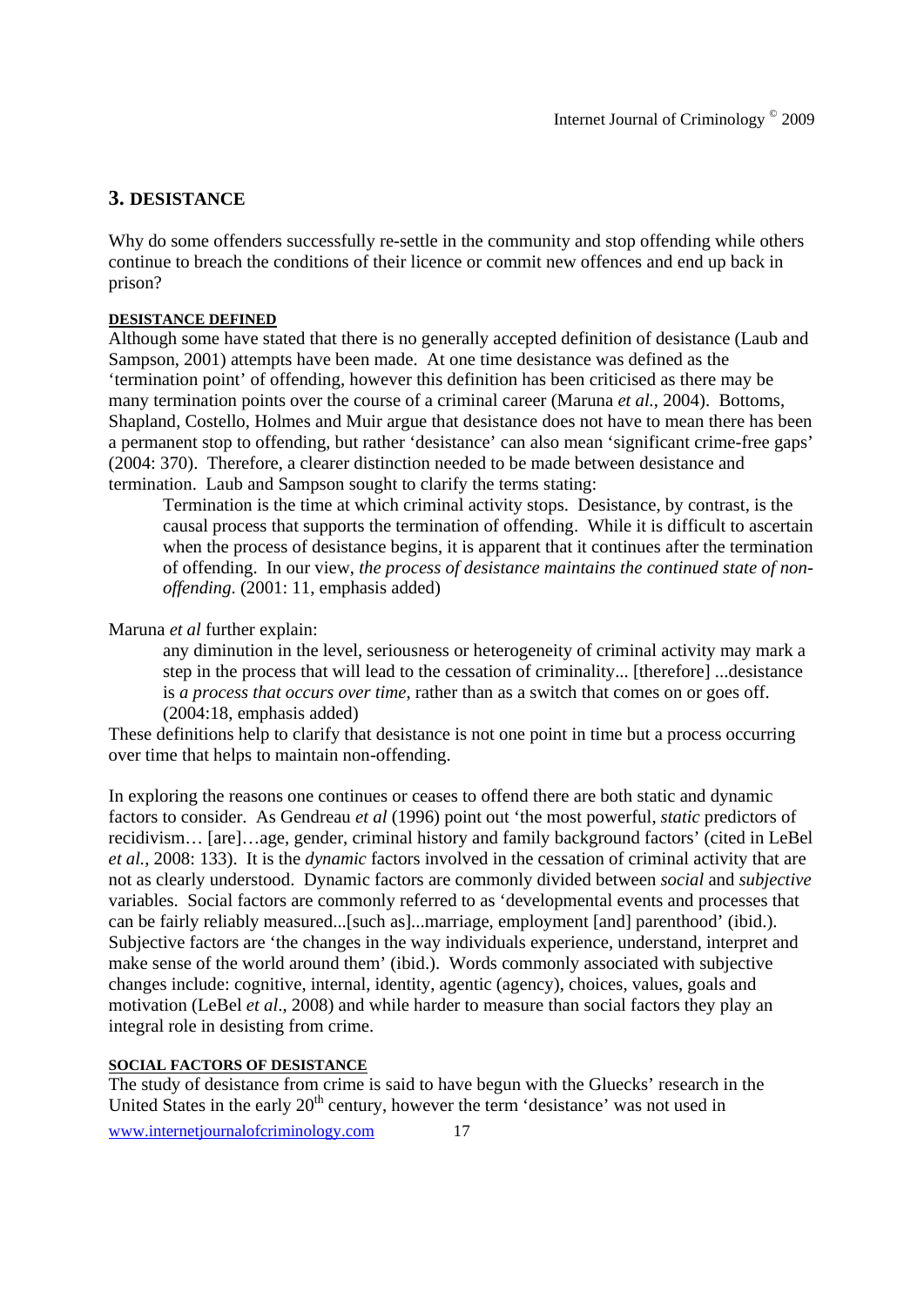criminology until the 1970's and 80's (Farrall and Maruna, 2004). Rutherford (1986) argued that offending is considered an 'age related phenomenon' (McIvor *et al., 2004:184)*. Continuing to research the relationship between age and crime, Laub and Sampson found that the development of social bonds such as marriage and meaningful employment in adulthood influence the cessation of criminal activity (cited in LeBel *et al*., 2008). Although one might question the potential for marriage to decrease criminal activity, especially if an offender marries someone who encourages criminal activity, Laub and Sampson (2003) have clarified that it is not marriage alone that serves as a 'turning point' for an offender, but a *good quality* marriage. Warr (1998) explains this is because marrying a pro-social partner may result in spending less time with criminal associates (McIvor *et al.*, 2004: 1993).

While 'transitional events' such as: 'leaving home, getting married, finding work and assuming family responsibilities have been shown to influence desistance (Sampson and Laub 1993; Laub *et al*., 1998) so too have individual choice and decision-making (Maruna 2001)'(McIvor *et al*., 2004: 181). Laub and Sampson do not deny that personal choice (agency) plays a role in the desistance process, but argue that desistance results from a combination of life events, human agency and their personal backgrounds and experiences (Laub and Sampson, 2001). It is important to point out however, that if marriage has led to desistance, that process started with an offender making a *choice* to get married. Similarly, if obtaining employment led to desistance, that process began with a choice to seek employment and requires continued commitment every day as to whether or not to show up for work. Thus while marriage and employment may play a role in desistance the fact that the offender has *chosen* to make these commitments highlights the importance of subjective influences on desistance.

Some have claimed that the subjective and social factors of desistance cannot yet be disentangled (Laub and Sampson) and that it is unclear which factors influence desistance first. This debate is referred to as the 'structure-agency debate' and some have rightly argued that approaches which acknowledge the importance and continuous interaction between both structure and agency are favourable to those which focus solely on one or the other (Bottoms *et al*., 2004).

## **GENDER DIFFERENCES IN DESISTANCE**

Desistance research has predominantly focused on males, however of the desistance studies that have focussed on female offenders both similarities and differences have been found. For example, research has found that females offend less and desist earlier than males (Graham and Bowling, 1995). Furthermore, Sommers *et al* (1994) found that while many of the same social factors associated with desistance are often identified by males and females 'a variety of factors may influence decisions to desist and these...may differ ...between men and women' (cited in McIvor *et al*, 2004: 187). For example, while marriage has been found to influence desistance among males, it has been found that ending a relationship as opposed to getting married often leads to desistance among females (McIvor *et al.,* 2004). For females, leaving a relationship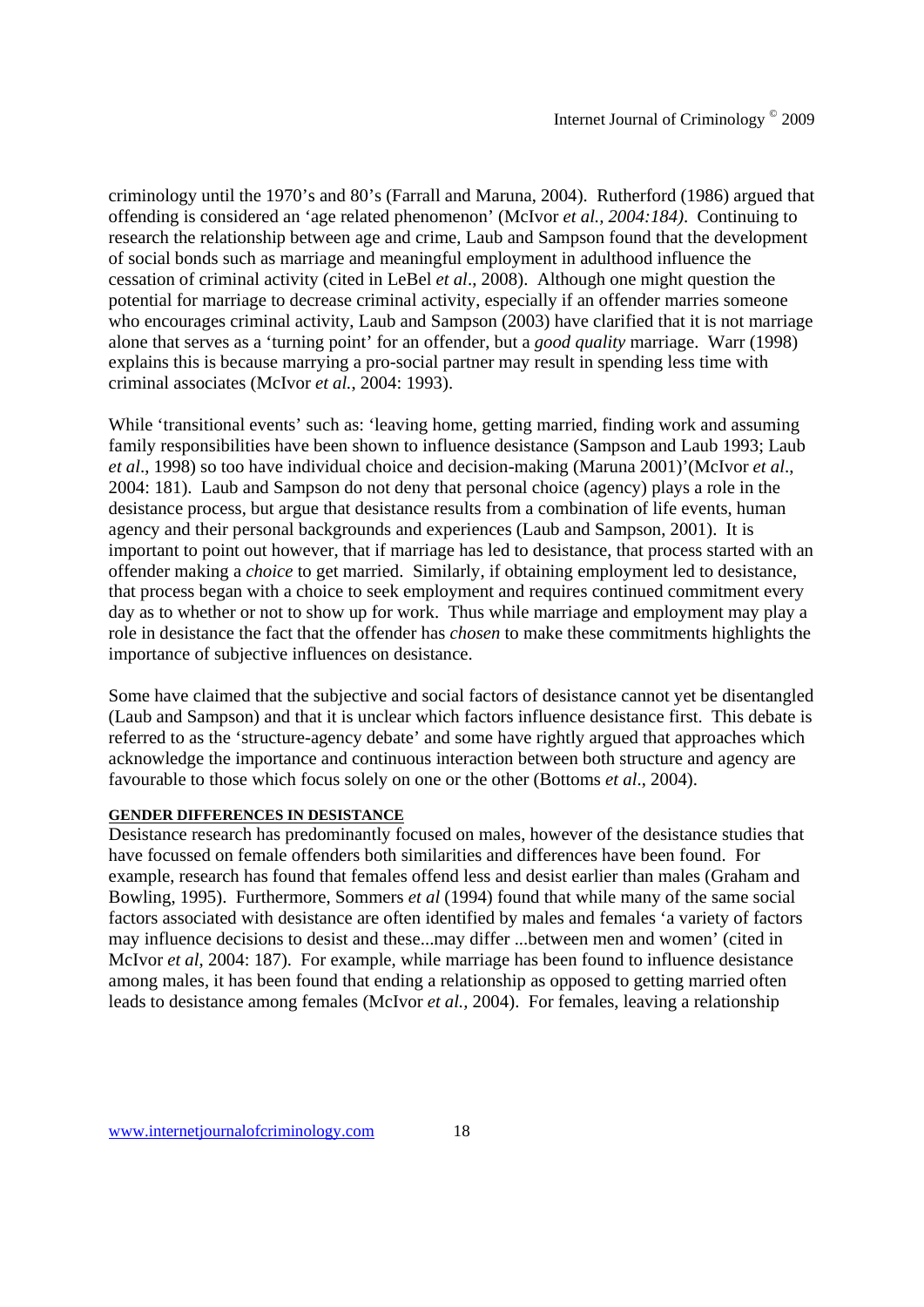may reflect a decision to dissociate from crime as female offending has often been linked to being in relationships with partners who abuse drugs and encourage criminal activity (ibid.).<sup>4</sup>

## **CHILDREN'S ROLE IN DESISTANCE**

Leaving home and having children have also been found to influence desistance (McIvor *et al.*, 2004). It has been argued that leaving home has a significant impact on female desistance if it is associated with having a child. Graham and Bowling (1995) argue that 'having children imbues a sense of responsibility which is accompanied by a greater attention to the needs of others and greater cognizance of the consequences of one's own behaviour' (McIvor *et al.*, 2004:190). While this may be true for some female offenders, other studies have not produced the same results. 'When we focus on contemporary serious offenders, mere exposure to a given stimulus/catalyst is often not a sufficient bridge to conformity and sustained behaviour change' (Giordano *et al.*, 2002: 1038). Therefore, having a child may not be a 'catalyst' that will 'cause' desistance and this argument may reasonably be supported by the significantly high number of female offenders who have children and yet continue to return to prison.

While the social factors discussed above may be related to decreased criminal activity, there also needs to be a conscious decision made by the offender to commit to change and sustain this commitment over time. As Liebrich has argued, 'the first step towards desistance is a conscious decision to 'go straight'... [and that]...may be triggered by an event or by a sudden clarity of insight' (1992: 288). This process of decision making with regard to desistance will now be further explored.

# **SUBJECTIVE FACTORS OF DESISTANCE**

While transitional events have been found to lead to desistance for some offenders, others argue that desistance is about finding a new personal identity, one that does not conform to a criminal lifestyle and subsequently committing to that new identity and its codes of conduct (Maruna, 1999; Rumgay, 2004b). Accordingly,

[this] new lifestyle must become saturated with the behavioural routines and conventionality in order to be convincing. Only through this accomplishment will the new identity continue to be recognised and validated by the offender's audience. (Rumgay, 2004b: 410)

There are many reasons however that sticking to this new identity is challenging for many offenders as arguably many have had limited exposure to the appropriate behavioural routines that should accompany this new identity. In referring specifically to female offenders Rumgay states:

The social histories of many women offenders, including parental deprivation and abuse, victimisation, incomplete education and prolonged exposure to volatile social environments, will limit their ability to sustain their claim to an alternative conventional

<u> Andrew Maria (1989)</u>

<sup>4</sup> Studies have found that men generally begin offending before abusing drugs, while the opposite has been found for female offenders (ibid.). However, of the six women interviewed, five reported getting involved in criminal activity *before* using drugs.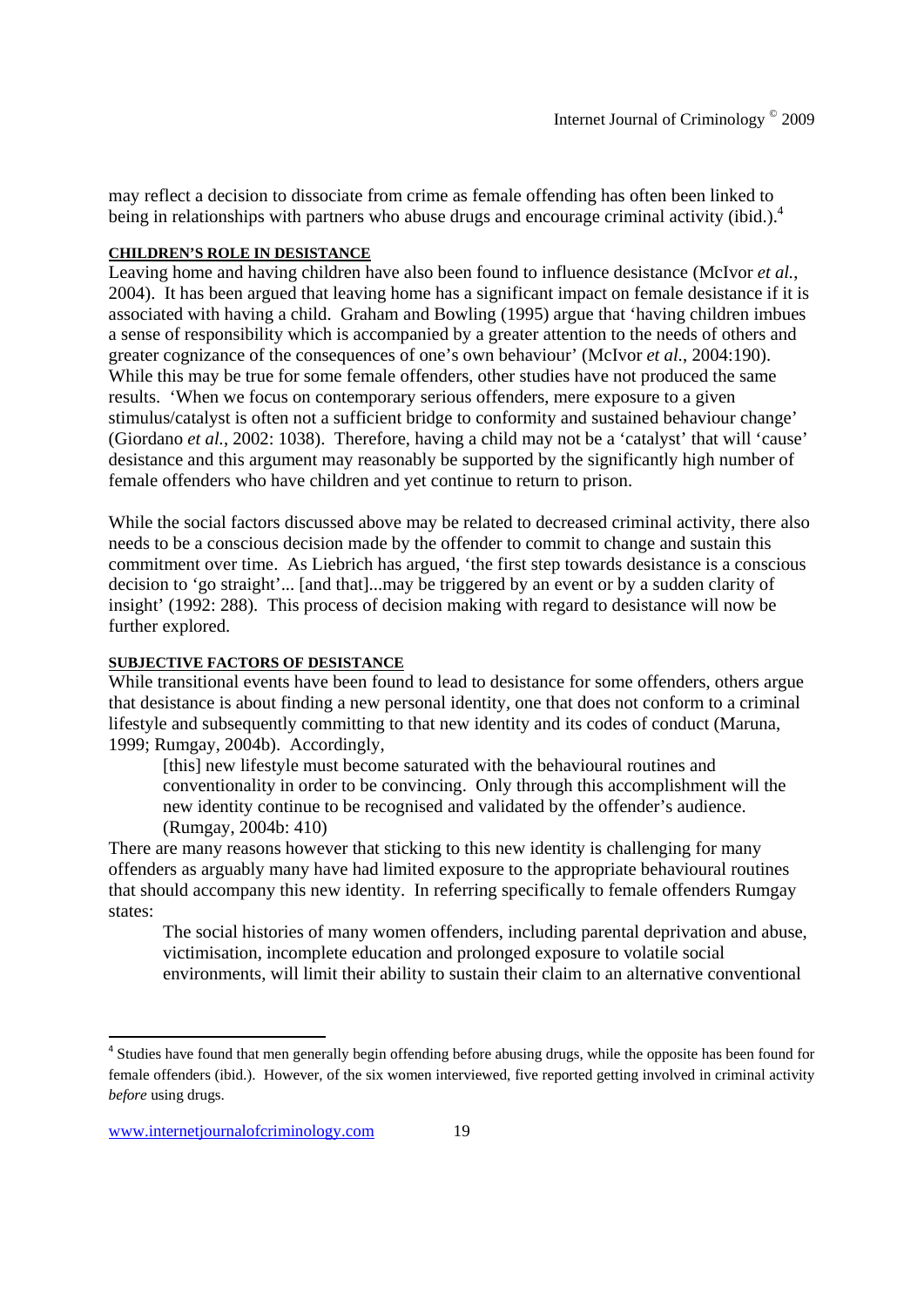identity through unfamiliarity with many of the behavioural subroutines that support it. (2004b: 410)

In further explaining the desistance process and the role of agency, Giordano *et al* (2002) have identified four types of cognitive transformations that influence desistance. The first two focus on an offender's openness to change and the necessity that opportunities to enact these changes exist while the third and fourth transformations relate to Maruna and Rumgay's notion of developing a new personal identity to such an extent that the deviant criminal lifestyle is no longer considered appropriate by the new conventional identity.

The importance of developing a new conventional identity highlights that there is more to desistance than social factors. For even if all of the social barriers to resettlement were 'fixed' desistance is not guaranteed as an offender's personal motivation and desire to maintain these changes are crucial to the desistance process. Reinforcing the complex balance between breaking down social barriers and personal motivation to seek and maintain positive change, Giordano *et al* explain:

The environment can... provide a...scaffolding that makes possible the construction of significant life changes...[however]...individuals...must attend to these new possibilities, discard old habits, and begin the process of crafting a different way of life. (2002: 1000)

## **PRISON'S ROLE IN DESISTANCE**

- What can be done in prisons to aid offenders in the process of desistance?
- Can prisons play a role in helping offenders with either the social or subjective factors that influence desistance?

While prisons cannot be expected to help offenders with certain social factors such as marriage, they can provide programs to help address the reasons offenders have been sent to prison as well as the barriers to resettlement awaiting them in the community. Canadian federal women's prisons provide a lot of support through programming. The four core programs offered in women's prisons in Canada include: Abuse and Trauma, Substance Abuse, Parenting and Education and Employment Skills (Hannah-Moffat, 2000). Since 1990 and the acceptance of the recommendations made by the Task Force on Federally Sentenced Women in their report *Creating Choices*, federal women's prisons in Canada have been based on five guiding principles: 'empowerment, meaningful and responsible choices, respect and dignity, supportive environment and shared responsibility' (Hannah-Moffat, 2000: 514). Despite great efforts by CSC to create a more 'women-centred' environment and provide programs to meet the unique needs of female offenders, Hannah-Moffat has criticised these efforts claiming that such programs place too much 'responsibility' on the female offender to make these changes herself (2000). Furthermore, Hannah-Moffat argues that CSC's approach to female prisons is purely based on semantics and women's prisons in Canada are still solely focussed on punishment: 'A 'women centred empowerment model' of punishment feminizes the discourse and practices of imprisonment without fundamentally challenging or restructuring the disciplinary relations of power in prison' (Hannah-Moffat, 2000: 521).

www.internetiournalofcriminology.com 20 As Hannah-Moffat (2000) rightly points out, if an offender does not complete any programs while in prison, the parole board may not grant an early release stating the offender has not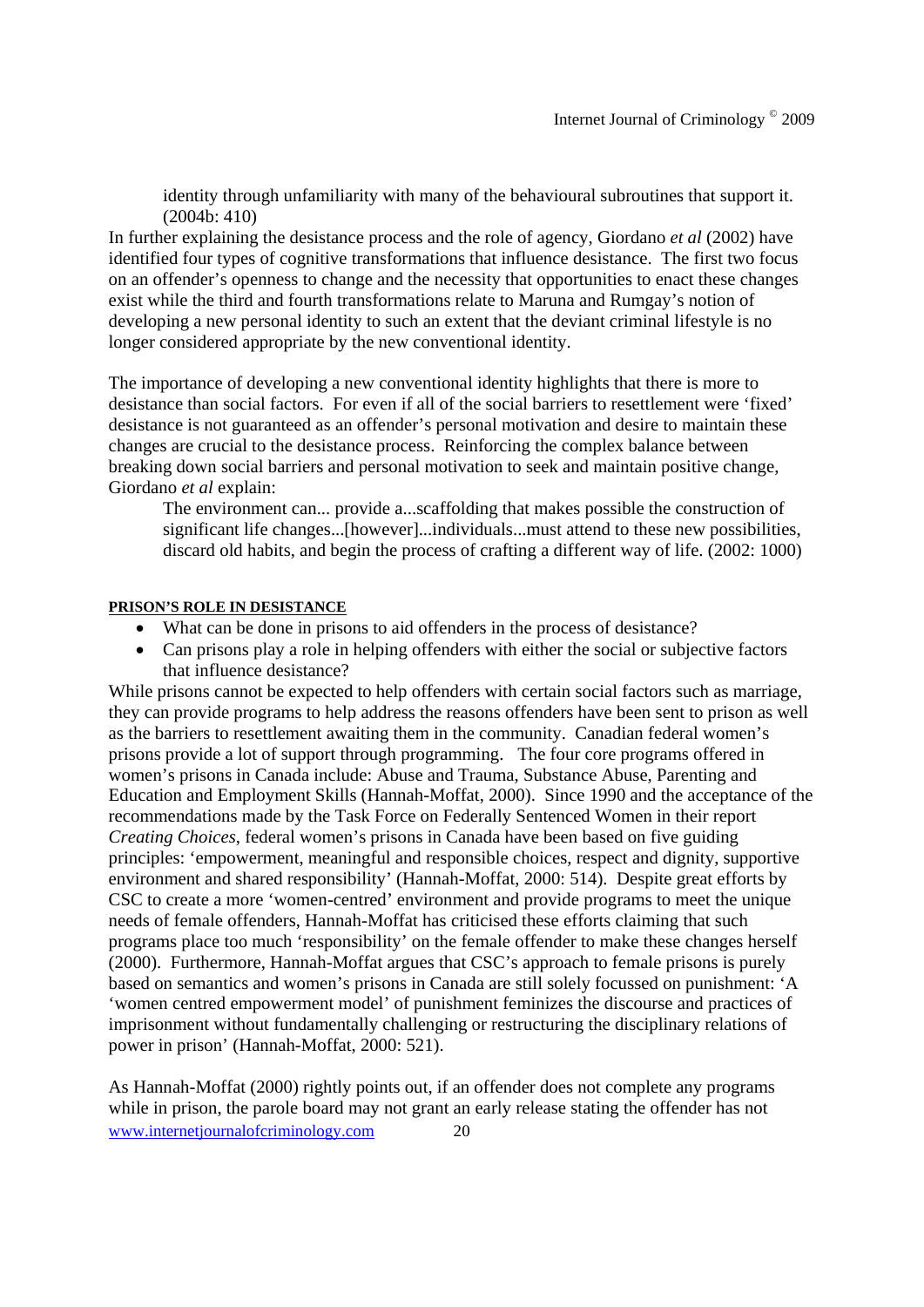adequately addressed areas of risk and need. Using this as an example Hannah-Moffat (2000) argues that women are being sent to prison more often and being kept there longer in order to be 'empowered'. Firstly, it is important to clarify that women who are sentenced to prison are first and foremost sent to prison because they have committed a crime, not to be empowered. Secondly, as stated earlier, the prison environment is not meant to punish an offender more than the incapacitory nature of prison already does. Therefore, arguments such as those pointed out by Hannah-Moffat highlight a dilemma for women's prisons and their role in resettlement and the desistance process.

Women's prisons are often criticised for being insensitive to the unique needs of female offenders as they have been predominantly created for males (Hannah-Moffat, 2000). Alternatively when attempts are made to improve prisons and provide programs that specifically focus on the needs of female offenders, such as those offered in Canadian federal women's prisons, they are still criticised as being 'punishment in disguise' (Hannah-Moffat, 2000). While making prisons 'too good' welcomes criticism that prison is not the place for therapy, making prisons more punitive and taking away programs incites criticism of being inhumane and not respecting the needs of female offenders.

Women's prisons in Canada can perhaps be criticised for providing too much support as the offenders interviewed reported having substantially less support in the community. Perhaps by over supporting prisoners they are not being empowered to make decisions the way they will need to once released. As this interviewee stated:

When you've been in prison for so long and then you get out into the community you're lost. It takes a while for an inmate to get used to the fact that they're free [Interviewee B] It is suggested however that increasing supports in the community would be a better response to this potential dilemma than making prison environments less supportive.

It is important to make as much progress as possible while in prison, to improve an offender's outlook on his or her future. Furthermore, Giordano *et al* explain that an offender's 'subjective stance is especially important during the early stages of the change process' (2002: 1000). Therefore, if prisoners are released with a fatalistic mindset and believe that positive change is unattainable, successful resettlement and desistance are unlikely. Alternatively, some offenders leave prison very optimistic that they will not return to their old criminal lifestyle. However, if they have not done some work while in prison that will help them fight the social barriers awaiting them in the community their optimism may be met with so much disappointment the result may ultimately be defeat and re-imprisonment. While some have argued that a prisoner's optimism towards what life will be like once released may be unrealistic (Sampson and Laub, 2001) others maintain that having 'an overly optimistic sense of self-efficacy and control over the future may be associated with patterns of desistance' (Burnett and Maruna, 2004: 399). However, Burnett and Maruna (2004) explain that hope will be more effective in influencing desistance when there are less social problems to overcome.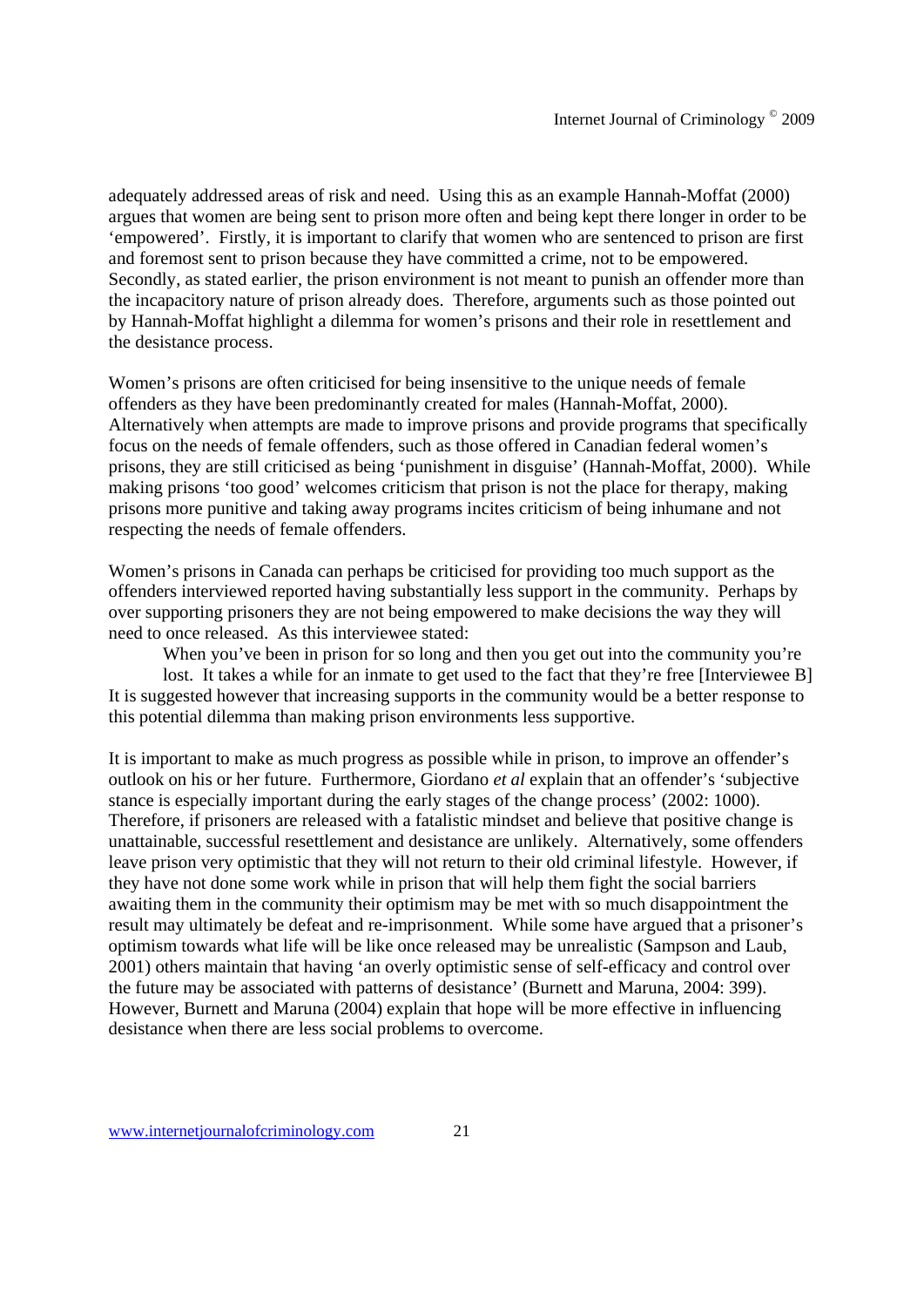# **4. BRIDGING THE GAP BETWEEN PRISON AND THE COMMUNITY**

Burnett and Maruna have shed light on the question of whether or not prisons can be both a deterrent from crime and a place that provides enough support and intervention to increase successful resettlement:

Although the recent, increased emphasis on rehabilitative and resettlement efforts in the Prison Service is certainly welcome, prisons by their nature can breed fatalism and a sense of despondency among their inhabitants. (2004: 401)

Whether or not prisons are an adequate deterrent from crime is beyond the scope of this dissertation. It is worth pointing out however, that four of the six women interviewed stated that they had considered the possibility that they could be sent back to prison if they breached their conditions, but that this did not stop them from subsequently breaching their conditions. In this case, prison has not served as a deterrent but is a place where female offenders in Canada may feel they have more support. If the support that is offered in federal women's prison in Canada could be continued into the community the transition may be more successful.

Prisons cannot be expected to undo and 'fix' in a relatively short period of time the experiences and mindsets of offenders that have developed over long periods. Therefore, the efforts made to assist offenders and the changes accomplished in prisons need to be carried on into the community. The Social Exclusion Unit (2002) rightly points out that if efforts are not made to bridge the gap between prison and the community any progress accomplished while in prison will end upon release.

# **RECOMMENDATIONS FOR THE FUTURE AND CONCLUDING REMARKS**

In order to successfully bridge the gap between prisons and the community both prisons and communities need to be improved.

## **POLICY INTO PRACTICE**

When developing new policies, the government and correctional agencies need to focus on factors likely to decrease reoffending and empower offenders to make positive changes. Cullen (2002) has argued that 'although criminology is rich in contemporary theories of crime, true theories of correctional intervention are in short supply' (cited in Farrall and Maruna, 2004: 360). As many of the barriers to resettlement and social factors that influence desistance have been identified through research, policy interventions should put these findings into practice. That said, policy interventions, while a crucial part of the reintegration process, can only do so much. Whether or not changes occur depends in large part on the subjective stance of the offender and the existence of real opportunities to make changes happen. Prisons can help to empower offenders by offering increased support and appropriate programs. However, if the opportunities to use the skills obtained in prison does not exist in the community, or if the offender does not want to make any changes resettlement is less likely to be successful.

# **GEOGRAPHICAL LOCATION**

Female offenders are often significantly displaced as a result of incarceration due to the minimal number of women's prisons and halfway houses/bail hostels in the community. Baroness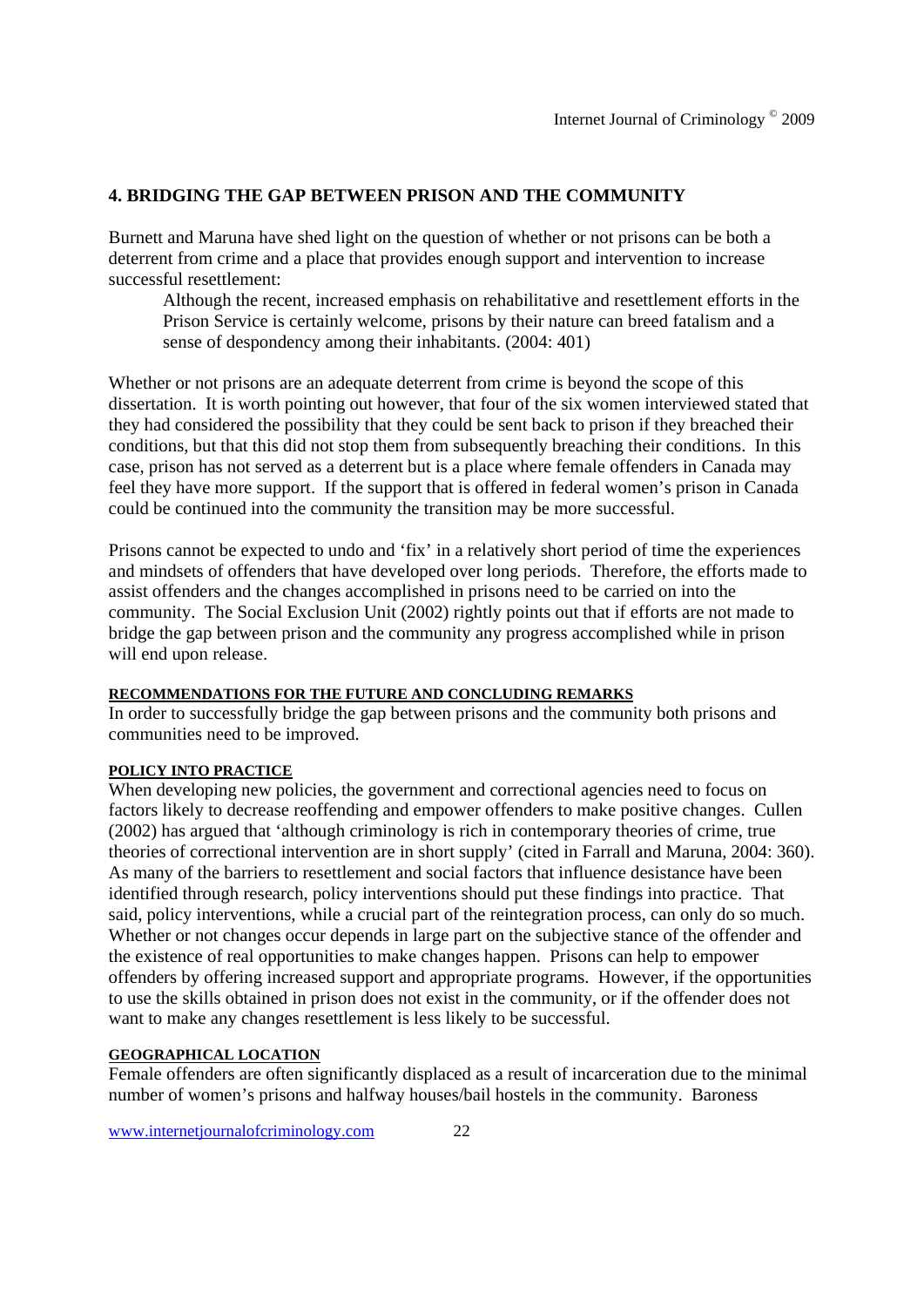Corston recommended that women's prisons in England and Wales be replaced by 'geographically dispersed, small, multi-functional custodial centres within 10 years' (Corston, 2007: 5). This would allow female offenders to be closer to their families and other supports who may aid in the resettlement process. This, along with more community halfway houses would arguably be beneficial for female offenders in Canada as well.

# **PROGRAMS AND INITIATIVES**

High percentages of prisoners continue to be released from prison without jobs. As employment has been found to influence desistance it may be beneficial in bridging the gap to help offenders secure employment prior to release. A prison in England, HMP Hull, developed a project to aid in securing employment for offenders upon release. They have seconded an officer from the prison to split his or her time between the prison and the community matching prisoners to available jobs (SEU, 2002). While there may be restrictions on the types of employment deemed appropriate based on their crime, the Social Exclusion Unit has argued that 'current arrangements do not...balance...the need to protect the public and the importance of enabling those who do not pose a significant risk of harm to move into legitimate employment' (2002: 9). Programs that focus on addressing the needs of offenders should be offered in prisons. Where there is a lack of support in the community perhaps volunteers can become more involved in helping offenders feel supported by offering practical advice, guidance and facilitating the building of pro-social networks.

The geographical location of women's prisons and the financial strain of visiting can put pressure on the families of incarcerated women. In an effort to assist female offenders in restoring ties with their families with the goal of increasing successful resettlement upon release perhaps the government could subsidise the public transit cost in order for a family member to be able to make the journey to visit the female offender. Provision for such support already exists in England and Wales and could benefit female offenders in Canada as well.<sup>5</sup>

# **MULTI-AGENCY APPROACH**

As Gelsthorpe and Sharpe (2007) and others have suggested a multi-agency approach is necessary when addressing the complex needs of female offenders. The Social Exclusion Unit (2002) has stressed the need for a multi-agency response both during the transition from prison to the community as well for a continued period of time after release. In Canada too, CSC's guiding principle of *Shared Responsibility* stresses the importance of interaction between prison, the community and the offender (Hannah-Moffat, 2001). In England and Wales there are some support agencies such as Women in Prison (WIP) that aim to help bridge the gap between prison and the community by visiting women while incarcerated and offering practical advice and support for when they are released (Gelsthorpe, Sharpe and Roberts, 2007). Arguably, female offenders in both jurisdictions would benefit from increased support from multiple agencies in the community.

<sup>5</sup> http://www.hmprisonservice.gov.uk/adviceandsupport/keepingintouch/assistscheme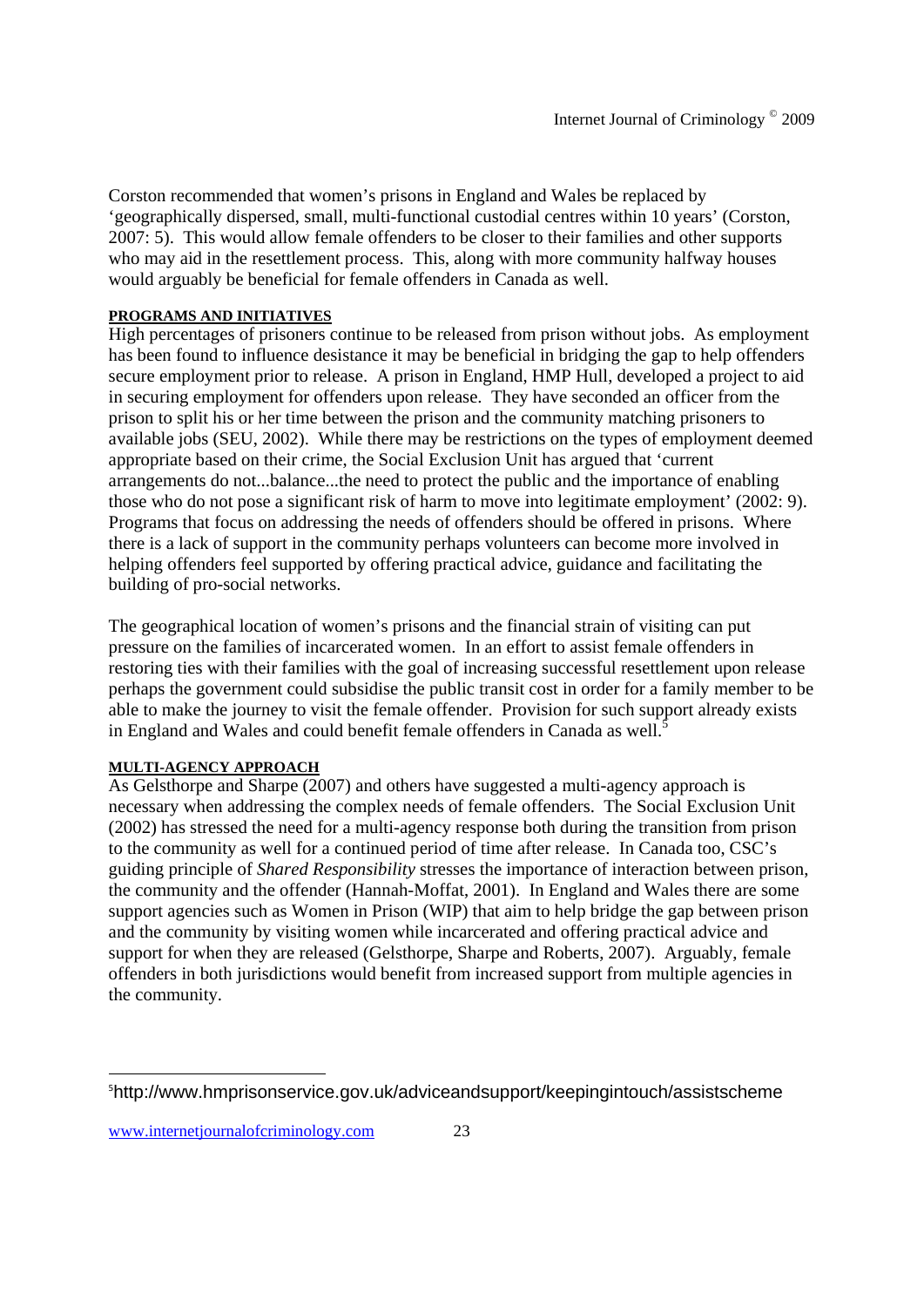#### **RESTORATIVE PRACTICES**

Some restorative justice advocates would like restorative practices to be integrated into the current justice system (Dignan, 2002). One way Dignan (2002) suggests this can be done is to do as Belgium has done in 30 prisons and create a position for a restorative justice counsellor in prisons who would facilitate mediation and other restorative justice processes. This counsellor would be a liaison between offenders in prison and victims in the community where both parties were willing to participate.

Dignan (2002) also suggests allowing some of a prisoner's earnings from working inside prison to go towards a victim's fund or directly to the victim(s) of an offender's crime if both parties agree. Barry (2007) describes this process of making restitution to the community as an example of 'generativity' which has been associated with desistance among female offenders. The offenders interviewed in Canada did not view prison as a terrible place, rather they spoke of it as a place with structure, stability and support. Unfortunately, all three women purposely considered breaching their conditions in order to go back as they had little support in the community. Conversely, the offenders interviewed in England felt they had more support in the community and described prison as a terrible place, with minimal support. Despite differences in where offenders from both jurisdictions are finding support, many of the barriers to resettlement were similar and centred significantly on substance abuse and location of prisons and halfway houses/bail hostels.

Despite efforts in both England and Wales and Canada to decrease prison populations, prison sentences continue to be used for offences that are not the most serious and violent in nature. However, once offenders are sent to prison there are choices in how to respond. Unless supports in the community are increased it is likely that the rate of released prisoners returning to prison within a short period of time will remain high. Not only do communities and their support need to improve, but resettlement plans need to start earlier and include multiple agencies. Prisons and their staff can play a role in helping prepare offenders for the social barriers that await them in the community. However an offender's motivation will determine to a great extent whether or not resettlement and desistance are successful. Prisons and their staff can encourage offenders to adopt a new conventional identity and help convey hope for the future, but if every door is closed on them in the community feelings of defeat are inevitable. Without continued support in the community sustaining positive changes and achievements made while in prison are unlikely. There are many people involved in the resettlement process but increased effort from all parties is necessary for successful resettlement to increase and reoffending to decrease.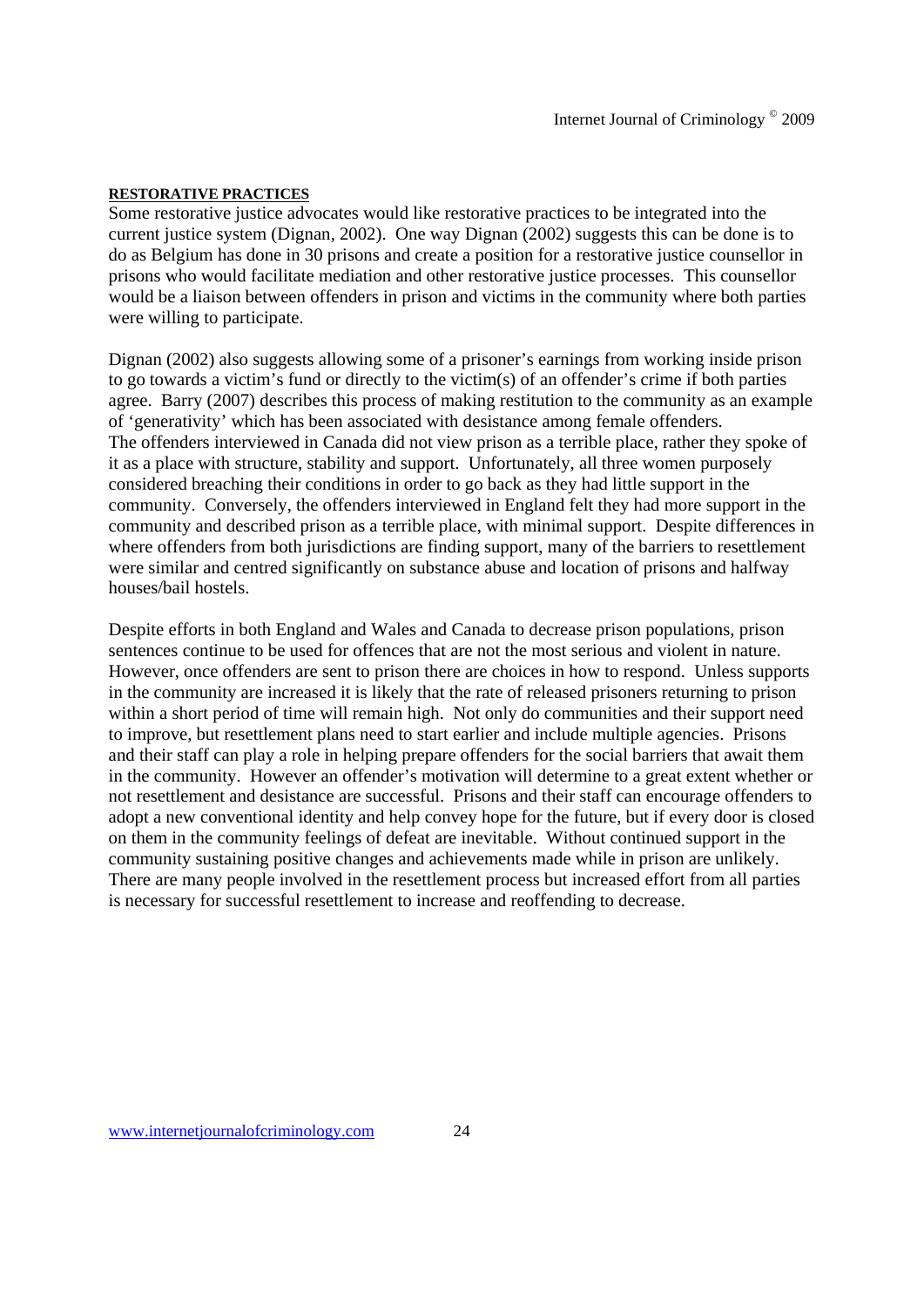# **REFERENCES**

Barry, M. (2007) 'The Transitional Pathways of Young Female Offenders: Towards a Nonoffending lifestyle', in Sheehan, R., McIvor, G., and Trotter, C. (Eds) *What Works with Women Offenders.* Cullompton, Willan: 23-39

Bottoms, A., Shapland, J., Costello, A., Holmes, D. and Muir, G. (2004) 'Towards Desistance: Theoretical Underpinnings for an Empirical Study', *The Howard Journal of Criminal Justice*, 43(4): 368 - 389

Braithwaite, J. (1989). *Crime, Shame and Reintegration*. New York: Cambridge University Press.

Burnett, R., Maruna, S. (2004) 'So 'Prison Works', Does it?', *The Howard Journal.* 43(4): 390- 404

Carlen, P. and Worrall, A. (2004) *Analysing Women's Imprisonment.* Cullompton: Willan Publishing.

Boe, R., Nafekh, M., Vuong, B., Sinclair, R., and Cousineau, C. (2003) '*The Changing Profile of the Federal Inmate Population: 1997 and 2002*'. Research Branch Correctional Service of Canada. Available from: www.csc.scc.gc.ca/text/rsrch/reports/r132/r132\_e.pdf Accessed 22.06.08

Clear, T., Rose, D., Ryder, J. (2001) 'Incarceration and the Community: The Problem of Removing and Returning Offenders', *Crime & Delinquency*. 47(3): 335-351

Corston, J. (2007) The Corston Report: A Report by Baroness Jean Corston of a Review of Women with Particular Vulnerabilities in the Criminal Justice System. London: Home Office.

Crow, I. (2006) *Resettling Prisoners: A Review.* National Offender Management Service (NOMS).

Dell, C., Sinclair, R., and Boe, R. (2001). 'Canadian Federally Incarcerated Adult Women Profiles: Trends from 1981-1998'. Correctional Service of Canada: Research Branch: i-63

Dignan, J. (2002) 'Restorative Justice and the Law: The Case for an Integrated, Systemic Approach', in Walgrave, L. (ed) *Restorative Justice and the Law*. Willan Publishing.

Farrall, S., Maruna, S. (2004) 'Desistance Focused Criminal Justice Policy Research: Introduction to a Special Issue on Desistance from Crime and Public Policy', *The Howard Journal of Criminal Justice*. 43(4): 358-367

Fawcett Society (2006) Women and the Criminal Justice System - The Facts.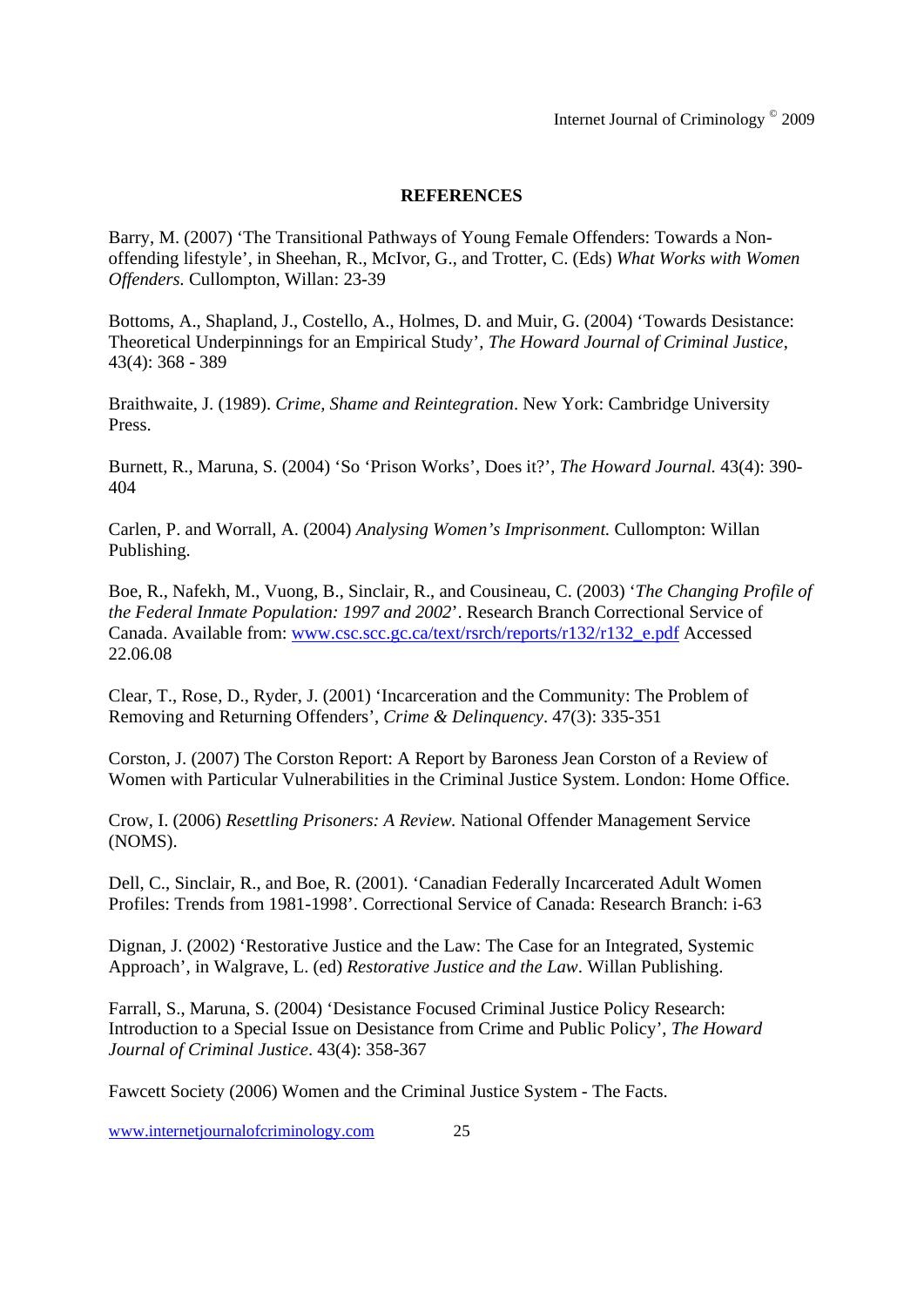Gelsthorpe, L., and Sharpe, G. (2007) 'Women and Resettlement', in Hucklesby, A., and

Hagley-Dickinson, L (eds) Prisoner Resettlement: Policy and Practice. Willan Publishing: 1-29

Gelsthorpe, L., Sharpe, G., and Roberts, J. (2007) 'Provision for Women Offenders in the Community'. Fawcett Society: London.

Giordano, P., Cernkovich, S. and Rudolph, J. (2002) 'Gender Crime and Desistance: Toward a Theory of Cognitive Transformation', *American Journal of Sociology*, 107(4): 990-1064

Graham, J. and Bowling, B. (1995) *Young People and Crime*. London: Home Office

Hannah-Moffat, K. (2000) 'Prisons that Empower: Neo-liberal Governance in Canadian Women's Prisons', *British Journal of Criminology.* 40: 510-531

Home Office (2005) Supervision, Revocation and Recall for Prisoners Released on Licence. Probation Circular. Reference No: 03/2005. National Probation Service

Howard League (2008) Available from: www.howardleague.org/index.php?id=updatesindex. Accessed on 20.08.08

Kong, R., and AuCoin, K. (2008) 'Female Offenders in Canada'. Statistics Canada. Catalogue No. 85-002-XIE. 28(1)

Laub, J., and Sampson, R. (2001) 'Understanding Desistance from Crime', *Crime and Justice*. 28: 1-69

Laub, L., and Sampson, R. (2003) *Shared Beginnings, Divergent Lives: Deliquent Boys to age 70.* Cambridge, MA: Harvard University Press.

LeBel, T., Burnett, R., Maruna, S., and Bushway, S. (2008) 'The 'Chicken and Egg' of Subjective and Social Factors in Desistance from Crime', *European Journal of Criminology.* 5 (2): 131-159

Liebrich, J. (1992) *Straight to the Point: Angles on Giving up Crime*. Dunedin: University of Otago Press

Maruna, S. (1999) 'Desistance and Development: The Psychosocial Process of 'Going Straight'', The British Criminology Conferences: Selected Proceedings. Vol.2

Maruna, S., Immarigeon., and LeBel, T. (2004) 'Ex-offender Reintegration: theory and practice' in Maruna, S., and Immarigeon, R. (Eds) *After Crime and Punishment: Pathways to Offender Reintegration*. Cullompton: Willan Publishing: 3-26